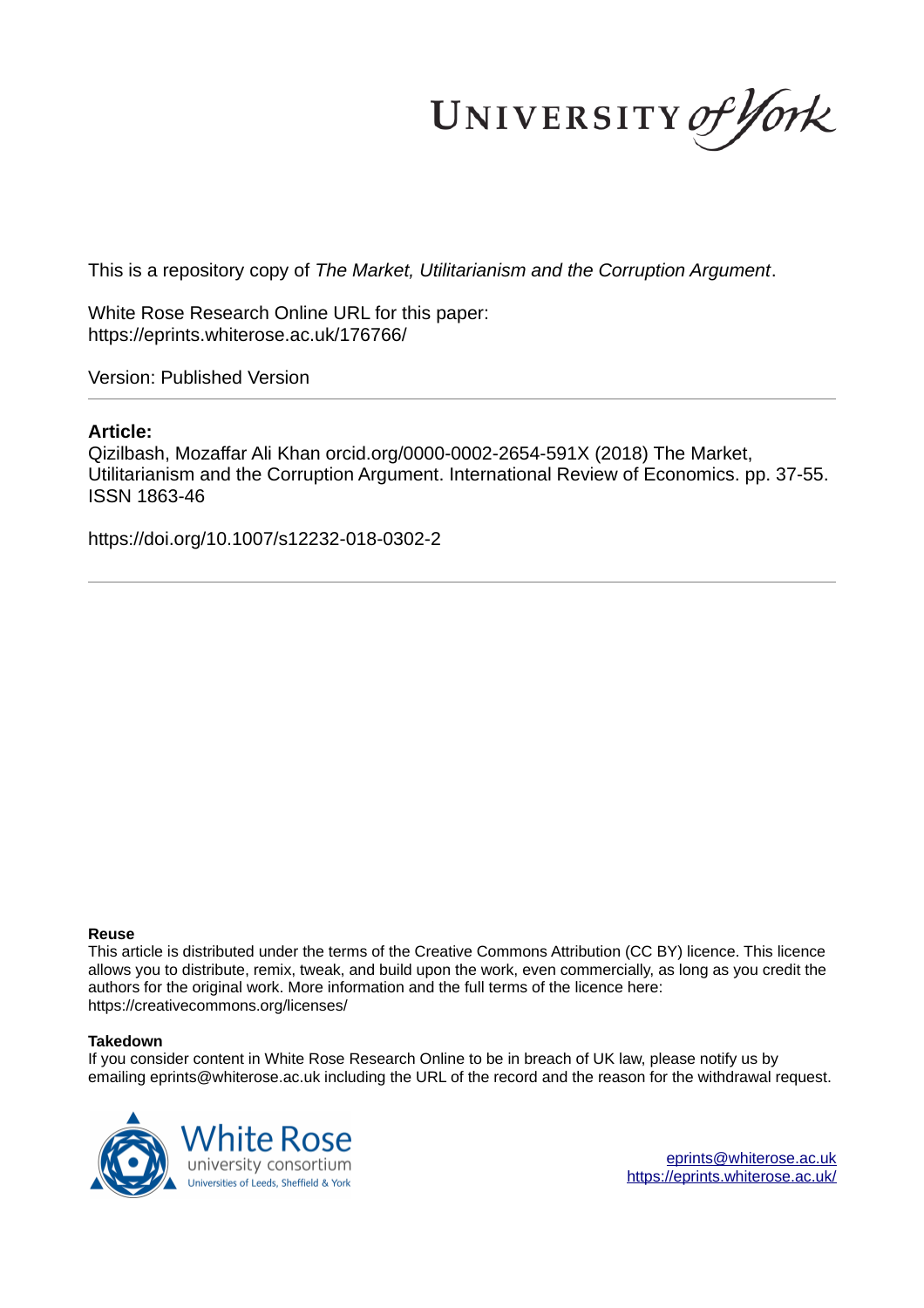**RESEARCH ARTICLE**



# **The market, utilitarianism and the corruption argument**

**Mozaffar Qizilbash[1](http://orcid.org/0000-0002-2654-591X)**

Received: 3 October 2017 / Accepted: 13 June 2018 / Published online: 6 July 2018 © The Author(s) 2018

# **Abstract**

Some philosophers argue that if market reasoning exceeds certain limits, it may 'corrupt' certain cherished values; and the tendency of modern economics to encourage such 'corruption' has its roots in its normative foundations. Michael Sandel goes further and suggests that this tendency can be traced to utilitarian reasoning. I argue that the desire to restrict the scope of economics can be found in the utilitarian origins of neoclassical economics. The argument that market reasoning may 'corrupt' various values has gained credence from the work of market enthusiasts like Gary Becker but does not apply to the traditional framework of welfare economics. Furthermore, if economists adopt the informed desire or preference view of welfare endorsed by some utilitarians, certain arguments advanced by these philosophers can be rebutted.

**Keywords** Market · Welfare economics · Utilitarianism · Preferences · Information

**JEL Classification** A12 · A13 · B13 · D61 · D63 · I30 · I31 · I38

'It is the lowest rank of feelings which we treat here. The calculus of utility aims at supplying the ordinary wants of man at the least cost of labour' Jevons ([1871,](#page-18-0) 93).

# <span id="page-1-0"></span>**1 Introduction**

The scope of economics has been much expanded over time, notably due to the pioneering works of Gary Becker. Becker argued that the economic approach can be applied to all areas of human behaviour. In recent years, some moral and political philosophers, notably Anderson ([1993\)](#page-18-1) and more recently Sandel ([2012,](#page-18-2) [2013\)](#page-18-3), have raised questions about the limits of the market. They have argued that modern

 $\boxtimes$  Mozaffar Oizilbash mozaffar.qizilbash@york.ac.uk

<sup>1</sup> University of York, York, UK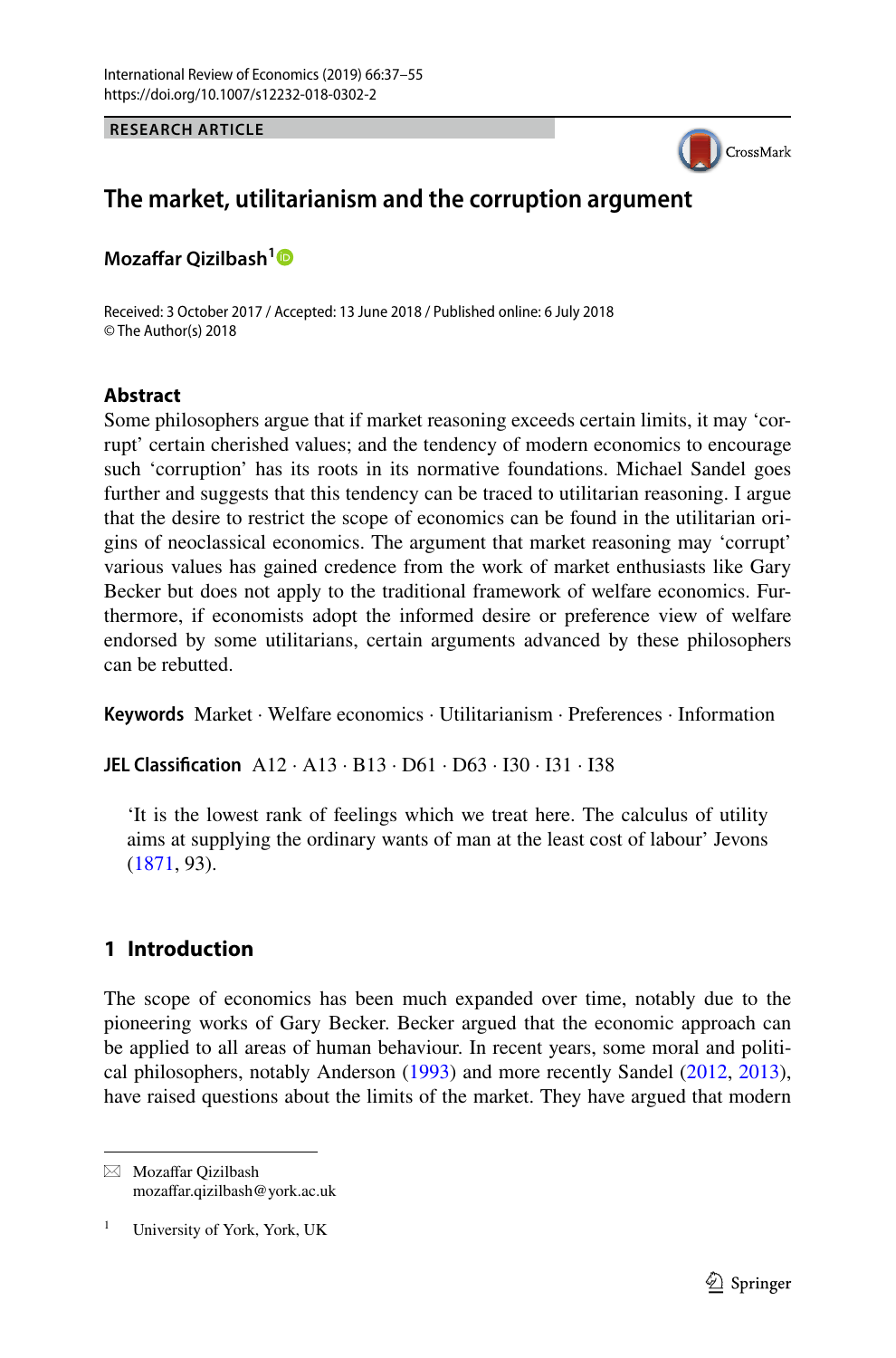economics encourages the spread of 'market reasoning' to areas where it was not previously applied and where, arguably, it has no place. In his version of this argument, Sandel traces the tendency of economics to encourage market reasoning to the way economists think about value and to the fact that, even if some economists are aware of the limitations of utilitarian reasoning, many of the normative conclusions economists reach rest on utilitarian assumptions (Sandel [2013](#page-18-3), 123). In her version of the argument, Anderson explicitly argues that the spread of market reasoning outside certain domains is corrosive of other values. Sandel calls this the 'corruption' argument. This argument suggests that modes of reasoning that are appropriate to 'lower-order goods' when deployed to reason about 'higher-order goods' degrade those goods. Arrow [\(1997](#page-18-4)) noted that arguments of this sort have a pedigree. He wrote that: '[o]ne of the oldest critiques of economic thinking has been its perceived disregard of the deeper and more sacred aspects of life' (Arrow [1997](#page-18-4), 757). Furthermore, some economists (e.g. Besley [2012](#page-18-5); Bruni and Sugden [2013](#page-19-0), 142) have responded thoughtfully to recent versions of these arguments and have argued that economists should engage with them. Indeed, Bruni and Sugden ([2013,](#page-19-0) 141) associate arguments of this sort with virtue ethics in moral philosophy and 'a radical critique of the market economy' according to which 'economics is complicit in an assault on virtue and on human flourishing'.<sup>[1](#page-2-0)</sup> Finally, Sandel ([2013,](#page-18-3) 139) has also suggested that to address the moral limits of the market economics needs to 'reconnect with its origins in moral and political philosophy'.

In this paper, I provide a distinct response to some of the arguments in this literature which connects them to the origins of neoclassical economics in utilitarianism. While the claims made by these philosophers are sometimes seen as very critical of economics, they are very close relatives of views expressed by William Stanley Jevons. Jevons' *The Theory of Political Economy* was heavily influenced by the classical utilitarians, notably by Jeremy Bentham and J.S. Mill. Jevons took from the utilitarians the view that human beings are motivated by the pursuit of utility or pleasure, and based his analysis on this insight. One important difference between Bentham's and Mill's utilitarianism is that Mill [\(1962](#page-18-6), 259) distinguished between different qualities of pleasure: he thought that there were certain pleasures which involved the use of the 'higher faculties' and that even a small amount of these was preferable to a very large amount of some 'lower-order pleasure'. Jevons took up Mill's distinction between higher and lower pleasures and argued that political economy should only be concerned with the lowest order of pleasures. Clearly, to the degree that a stringent restriction on the scope of the discipline is here found at its utilitarian roots, it seems unlikely that the goal of expanding the scope of economics and market analysis can be traced, without controversy, to those roots.

<span id="page-2-0"></span><sup>&</sup>lt;sup>1</sup> This paper is restricted in scope in as much as it only considers *some* of the arguments which critics like Anderson and Sandel advance. It is also restricted in scope in as much as it only considers one theme of this special issue—i.e. virtue and the 'virtue ethics critique' of economics. I do not discuss issues relating to motivation, incentives and awards and which are relevant to the theme of 'prizes' which are discussed by some of these critics of economics (see, for example, Sandel [2012,](#page-18-2) 107–130).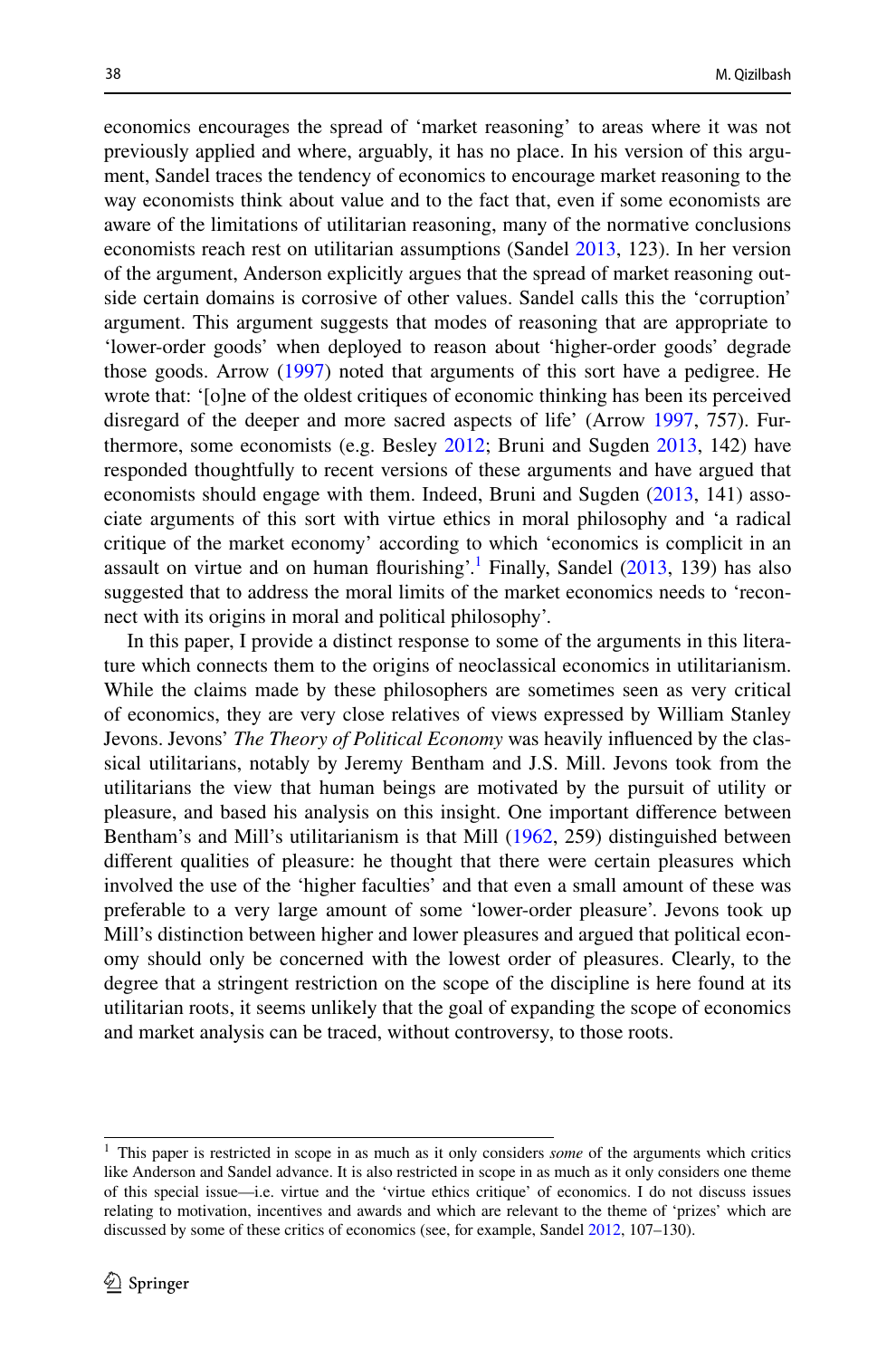In one statement of his views, Sandel ([2013,](#page-18-3) 122) argues that the apparent inability of modern economics to define the limits of market reasoning originates in part from its attempts to remain 'value-free'. In this paper, I argue—to the contrary—that the standard or traditional framework of welfare economics involves plural values notably efficiency and equity *inter alia*—though in modern times—certainly since the contributions of Hicks ([1939\)](#page-18-7)—it has eschewed any explicit commitment to a moral theory such as utilitarianism. The fact that modern welfare economics does not endorse any particular moral theory has not, of course, stopped particular economists from endorsing some or other moral theory. In the second half of the twentieth century (Harsanyi [1953](#page-18-8), [1955,](#page-18-9) [1982](#page-18-10), [1995](#page-18-11), [1997](#page-18-12) *inter alia*) famously endorsed a version of utilitarianism. He also endorsed the informed preference view of welfare which is sometimes linked to Mill's utilitarianism. In this paper, I argue that even if some economists who are 'market enthusiasts' have proposed the more widespread use of market analysis and of the market as an allocation mechanism in various contexts, the standard framework of welfare economics itself does not necessarily do so, nor does it encourage it. The well-known case in favour of the market—which is usually advanced in terms of the first fundamental welfare theorem—is an argument for the efficiency of the market and is always qualified by the observations that there are conditions under which markets will not produce efficient results and that market equilibrium might involve an inequitable distribution of goods. I argue that if this theorem is understood in terms of the informed (or rational) desire or preference view of welfare, economists can respond to some criticisms that Anderson and Sandel advance. However, this defence of welfare economics is qualified by the fact that people's ordinary preferences are not necessarily informed or rational. If preferences are ill-informed or irrational, then markets might fail to deliver efficiency and there is a case for government intervention. I also consider the 'corruption' argument and the reasons why Anderson thinks welfare economics inappropriately encourages the spread of market reasoning. I argue that Anderson's case is weaker if welfare is understood in terms of informed preference, and that economists have thought about, and can respond to another of the issues ('commodity fetishism') that Anderson is concerned about. Anderson's argument is, I suggest, best understood as an argument against market enthusiasm rather than against traditional welfare economics.

Before presenting the argument of the paper in detail, I should also explain how it differs from one previous response to Sandel's version of the argument from within the economics profession. In his excellent paper, Tim Besley provides a survey of a very wide range of work in economics which is relevant to Sandel's discussion. He notes that in Sandel's version of the argument 'the economics profession comes in for a fair bit of stick' and that '[e]conomists are accused of having views about markets which lead to repugnant conclusions' (Besley [2012,](#page-18-5) 479). He also worries about the dangers of 'taking examples and quoting selectively, and then characterising this as the views of economists in general'. I share this concern. However, Besley adds that he did 'recognize all the positions that' Sandel 'attributes to members of the economics profession, i.e. they are reflective of what some (perhaps even many) economists believe' (Besley [2012](#page-18-5), 479). Here I part ways with Besley: one of my claims is that because Sandel mischaracterises one of the basic tenets of welfare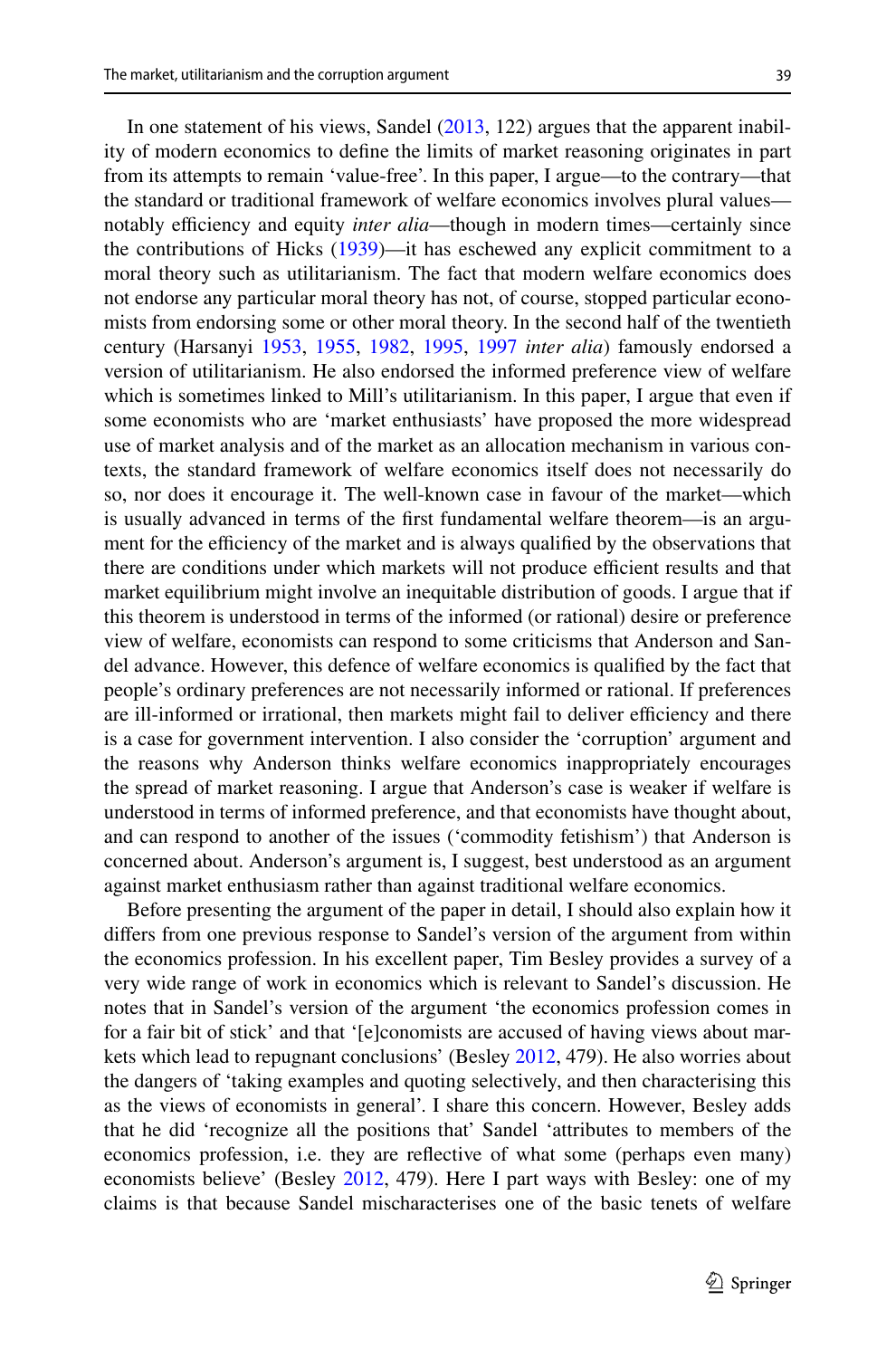economics and interprets it in terms of its utilitarian heritage part of his characterisation of 'economics' is misleading and unhelpful.

The paper is structured as follows: in Sect. [1,](#page-1-0) I introduce the informed desire or preference view of welfare and make some preliminary comments about 'economics' and the relationship between preferences and commodities; in Sect. [2,](#page-4-0) I argue that Sandel mischaracterises a central result in welfare economics and explain various alternative defences of the market; I discuss the 'corruption' argument and attempts to distinguish 'higher' and 'lower' goods which aim to restrict the scope of the market or of economics as a discipline in Sect. [3](#page-7-0); and Sect. [4](#page-12-0) concludes.

#### <span id="page-4-0"></span>**2 Informed preference, welfare and the 'economic approach'**

Economists sometimes equate people's preferences with their tastes and welfare with the satisfaction of preferences. The informed desire or preference view suggests that the fulfilment of *actual* desires or preferences does not constitute well-being: well-being is constituted by the fulfilment of informed desires or preferences. This view of welfare was first explicitly advanced by Henry Sidgwick ([1981\)](#page-19-1), though it is implicit in John Stuart Mill's well-known discussion of 'higher-order' and 'lowerorder' pleasures. Mill famously wrote that: '[o]f two pleasures, if there be one to which all or almost all who have experience of both give a decided preference, irrespective of any feeling of moral obligation to prefer it, that is the more desirable pleasure' (Mill [1962](#page-18-6), 259).

In modern utilitarian thought in the second half of the twentieth century, a version of the informed preference or desire view was endorsed in economics by Harsanyi [\(1953](#page-18-8), [1955,](#page-18-9) [1982,](#page-18-10) [1995](#page-18-11), [1997\)](#page-18-12) and in moral philosophy by Griffin ([1986\)](#page-18-13) *inter alia*. [2](#page-4-1) Different versions of this account articulate slightly distinct versions of the requirement for desires or preferences to be informed. In one version, Harsanyi refers to a person's 'true preferences', the 'preferences he *would* have if he had all the relevant factual information, always reasoned with the greatest possible care, and were in a state of mind most conducive to rational choice' (Harsanyi [1982](#page-18-10), 55). Here, as in other formulations, the relevant preferences are in important respects both informed and rational. Harsanyi distinguishes 'true preferences' from a person's 'manifest preferences' which are 'his actual preferences as manifested by his observed behaviour, including preferences possibly based on erroneous factual beliefs, or on careless logical analysis, or on strong emotions that at the moment greatly hinder rational choice' (Harsanyi [1982,](#page-18-10) 55). On a later version of Harsanyi's view, a person's informed preferences are those '*hypothetical* preferences he *would have* if he had all the relevant information and had made full use of this information' (Harsanyi [1997,](#page-18-12) 133).

<span id="page-4-1"></span><sup>&</sup>lt;sup>2</sup> Hausman and McPherson ([2009\)](#page-18-14) and Hausman [\(2012](#page-18-15)), chapters 7 and 8 actually argue that the economics profession appears to endorse a version of the informed preference view, but that this view is false and should be rejected. There is not adequate space here to discuss Hausman and McPherson's claims.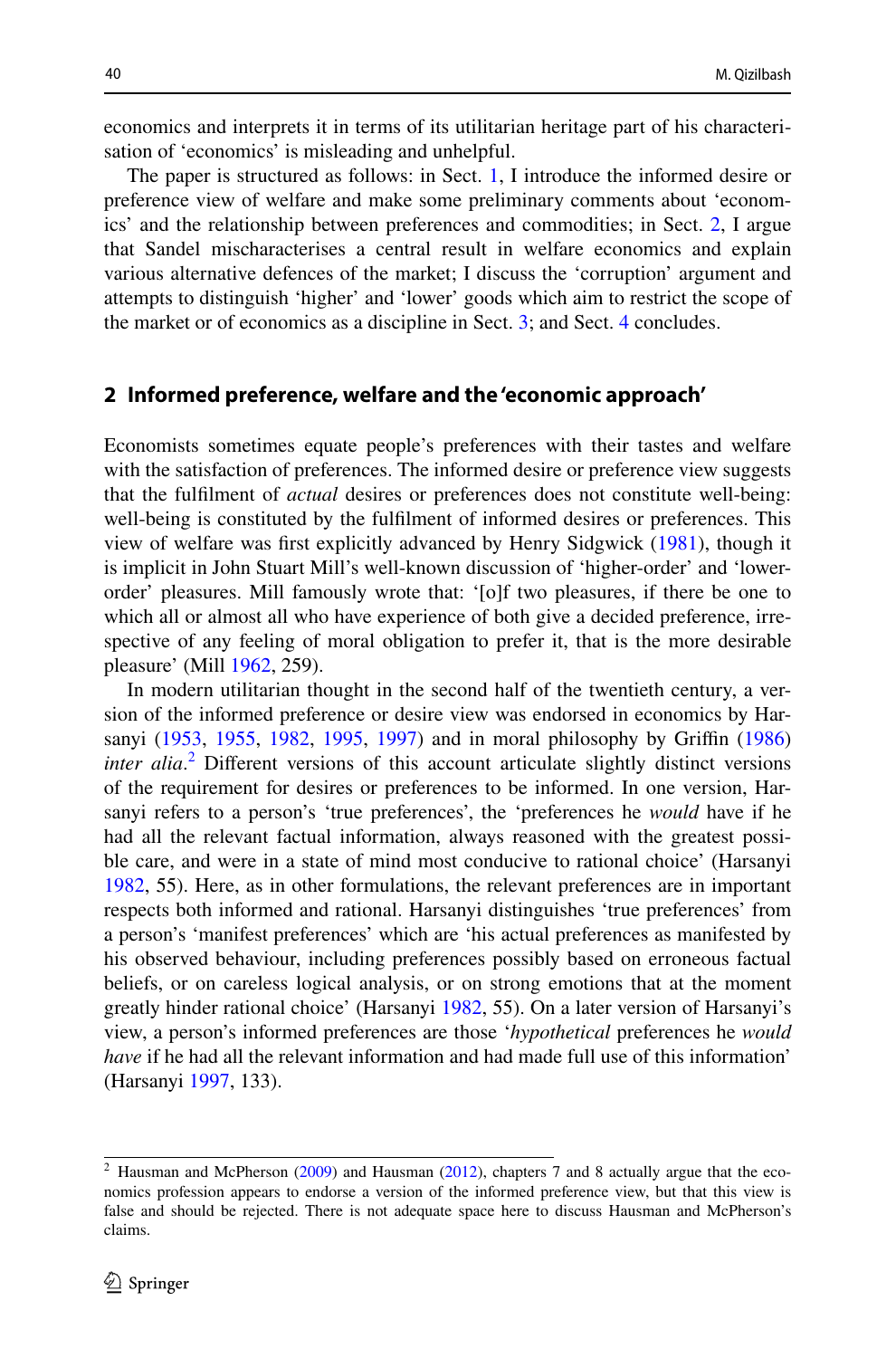By way of contrast, Griffin's view focusses on desires rather than preferences. On one version of his information requirement, a desire is informed when it is 'formed by appreciation of the nature of its object, and it includes anything necessary to achieve it' (Griffin [1986](#page-18-13), 14). In another version, informed desires are those which avoid all the problems he finds with actual desires, and these include faults which derive from lack of information as well as from logical error *inter alia* (see Griffin [1986](#page-18-13), 12–14). Once more the information requirement includes a rationality condition and informed desires are also in important respects rational. Indeed, I will sometimes say, rather loosely, that the desires or preferences involved in these views are both informed and rational, though the relevant form of rationality involved is usually part of the information requirement. One element that is common to Griffin's view and Harsanyi's later statements of his view is that they both endorse a list of those things that make a human life go better. In Griffin's case, the relevant things— 'prudential values'—are the objects of informed desire. These include: autonomy and liberty; accomplishment; enjoyment; deep personal relations of the sort we find in friendship and love; and understanding (Griffin [1986](#page-18-13), 67–68). Harsanyi advances a similar list. He thinks of prudential values as the objects of 'basic desires'. He lists the following: '[m]aterial comfort; physical security; freedom to control our own lives; good health; a job suitable for our personal abilities and interests; deep personal relations in mutual love, in marriage and in true friendship; to have children and to be a good parent; to achieve better understanding of the world and of our place in the world; enjoyment of beauty in nature and in art; to have worthwhile accomplishments of some kind; and to make our own behaviour consistent with our moral values' (Harsanyi [1995](#page-18-11), 323).

Are these accounts of welfare and the lists of values they advance compatible with standard economics? This might appear to be an odd question to ask, since Harsanyi was an economist (and won the Nobel prize in economics). I address it, nonetheless, since it might be argued that Harsanyi's position is in some way exceptional. Furthermore, the papers in which Harsanyi advances his list of prudential values emerged very late in his career and differ in significant ways from his earlier statements of his view (e.g. Harsanyi [1953,](#page-18-8) [1955](#page-18-9)). In what follows, I focus on one characterisation of 'economics' which Sandel discusses: Gary Becker's 'economic approach to human behavior' (Becker [1976](#page-18-16)). I do not do so with a view to arguing that Becker's approach is an informed desire or preference view, but because, like some versions of that view, it endorses the idea that there are some fundamental or basic objects of desire or preference however diverse our actual preferences might appear.

In characterising the discipline, Becker distinguishes economics from other disciplines in terms of its commitments to: maximising behaviour; the use of the market as an allocation system; and stable preferences. Of these, the crucial assumption for the present discussion is the assumption of stable preferences. According to Becker, this assumption is defensible because certain objects of preference remain stable however much our actual preferences change over time. The relevant preferences are not preferences over 'market goods such as oranges, automobiles, or medical care' but relate to the 'underlying objects of choice' which are associated with 'fundamental aspects of life, such as health, prestige, sensual pleasure, benevolence,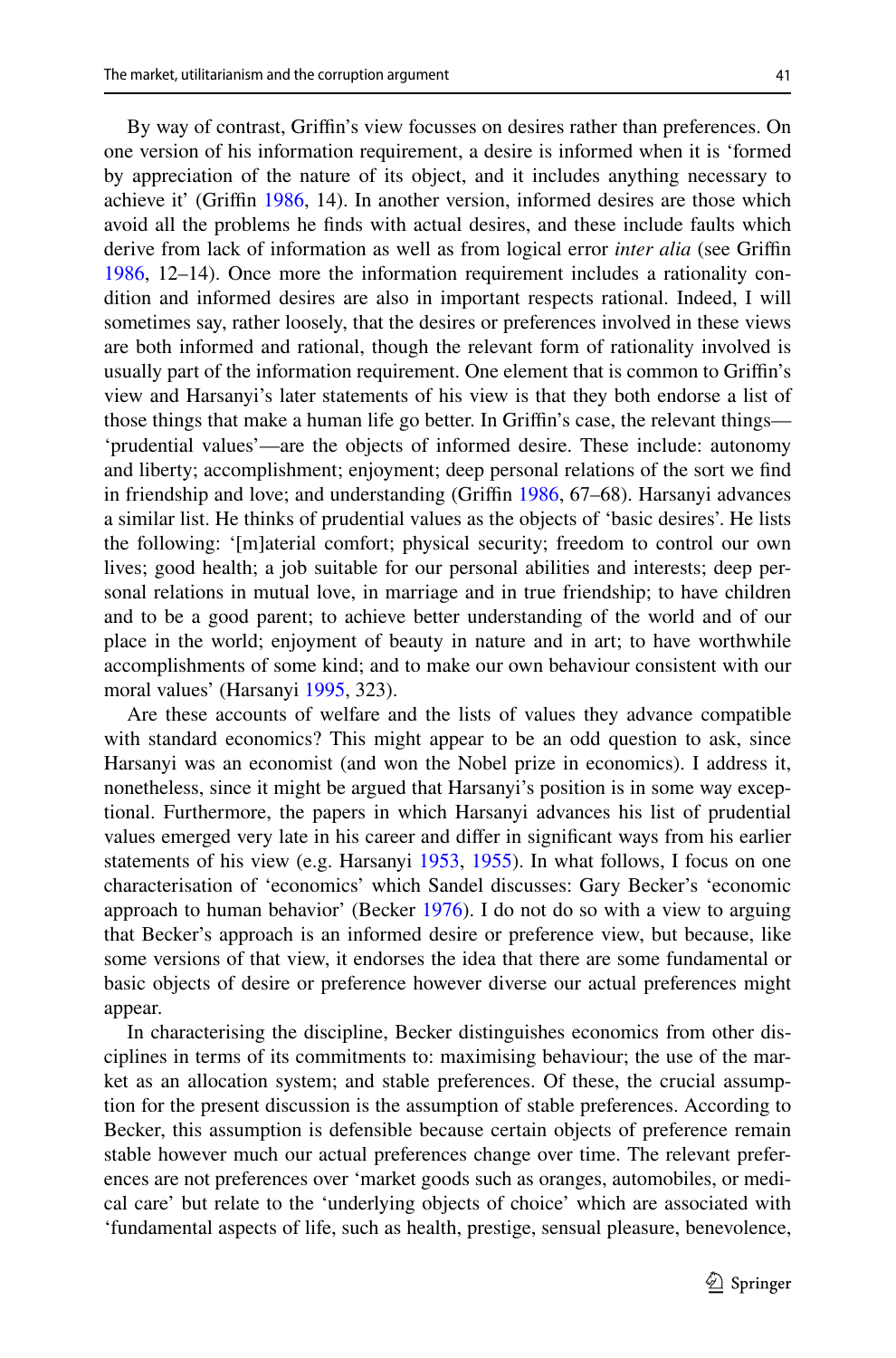or envy, that do not bear a stable relation to marketable goods and services' (Becker [1976](#page-18-16), 5). Clearly, this list of the fundamental aspects of life is not far removed from the lists of prudential values that Harsanyi and Griffin endorse. There are obvious differences in as much as Becker's list covers objects such as envy which is clearly not a prudential value. My claim is only that there is no reason why economists cannot use such lists. In advancing his list of prudential values, Harsanyi argues that all of them make our lives go better and this is because 'all human beings have *much the same* basic biological and psychological needs and so have *much the same basic desires*' (Harsanyi [1997,](#page-18-12) 139). As regards the stability of some objects of desire and preference, there seems to be little to separate Becker and Harsanyi here and this aspect of Becker's 'economic approach' is clearly compatible with Harsanyi's later versions of his account.

In his characterisation of the economic approach, Becker makes the market central. He is—what I shall call–a 'market enthusiast' within the discipline. By a 'market enthusiast', I have in mind someone who has argued for the use of market analysis beyond its traditional domain either in economic analysis or in policy discussions. Sandel's focus on Becker's work in characterising the 'economic approach to life' (Sandel [2012,](#page-18-2) 47–51) means that he takes 'market enthusiasm' to be representative of economics as a whole. Becker mixes his market enthusiasm with the view that the discipline of economics is relevant to all human behaviour and falls at the opposite end of the discipline to Jevons in terms of his view of its ambitions and scope. Of course, not all modern economists are market enthusiasts, nor would they necessarily take seriously the idea of an economic analysis of all areas of human behaviour including areas such as marriage. For example, in one response to Becker's characterisation of the 'economic approach' and his theory of marriage, Amartya Sen ([1984,](#page-18-17) 372) suggested that 'the approach does remain rather crude'. In the specific case of its application to marriage, he added: '[c]onceptualising marriage as a "two person firm with either member being the 'entrepreneur' who 'hires' the other" and "'receives residual profits' can perhaps be said to be a rather simple view of a very complex relationship'. So it is important to note that Becker's characterisation of the economic approach provoked considerable controversy within economics and that there are economists who did not, and do not, share his market enthusiasm.

Having noted the fact that Becker may not be a 'representative' economist, I should mention another relevant discussion in economics which has been influential in characterising 'commodities' or 'goods'. In a well-known discussion, Lancaster [\(1966](#page-18-18), 133; see also Gorman [1956\)](#page-18-19) distinguished between goods and their characteristics. He suggested that 'a meal (treated as a single good) possesses nutritional characteristics but it also possesses aesthetic characteristics, and different meals will possess these characteristics in different relevant proportions'. These characteristics are, on his account, the objects of preference. He writes that: '[u]tility or preference orderings are assumed to rank collections of characteristics and only to rank collections of goods indirectly through the characteristics they possess'. Lancaster's influential analysis, like Becker's approach, does not treat commodities as the ultimate objects of preference. While standard texts in economics do not say much about the nature of commodities or goods, a variation of this analysis of how to distinguish goods—restricted to their physical characteristics—appeared in a canonical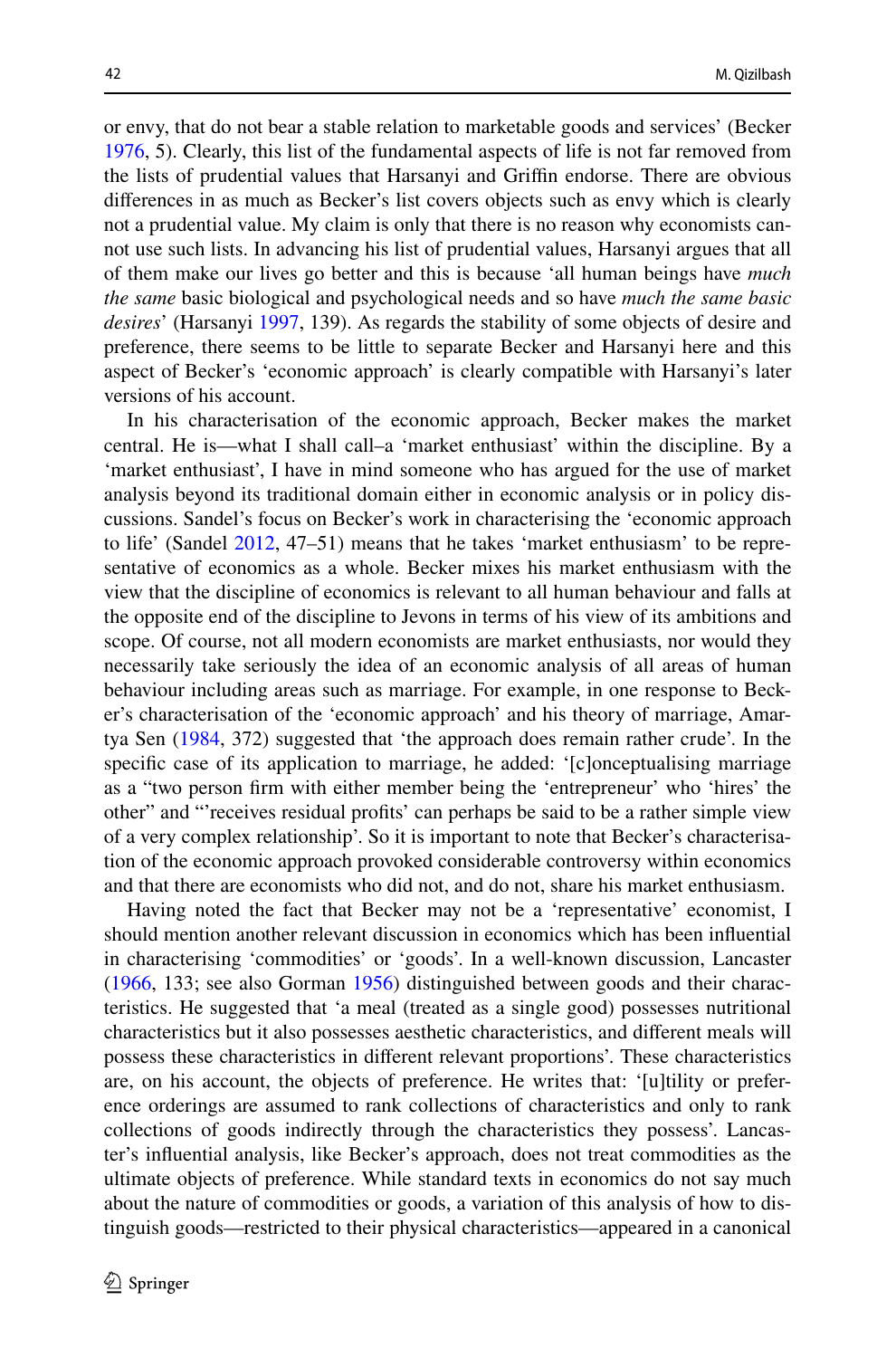treatment of competitive markets when Arrow and Hahn ([1971,](#page-18-20) 17) wrote that: '[a] good may be defined by its physical characteristics, its location in space, and the date of delivery'. Certainly, the characteristics of goods—as Lancaster understood them—link more directly to the 'fundamental aspects of life'—such as health and pleasure—and indeed to the objects of informed desire or preference than commodities themselves. Of course, there may be characteristics of a good which are neither fundamental aspects of life nor prudential values: a car might be desired because it is 'flashy'. Nonetheless, the characteristics of commodities provide a bridge between commodities and the ultimate objects of informed preference or desire. Even the desirability of a 'flashy' car might ultimately derive from a desire for status or respect in society, and such status or respect might be the sort of thing that might be a fundamental aspect of life or prudential value. Before moving on, I should add that while I have argued that informed desire or preference views are not incompatible with economic analysis, that is quite different from claiming that all economists will or should necessarily endorse them. Some economists might well find some developments of the informed desire view unattractive (see, for example, Sugden [2000](#page-19-2)), just as some might object to Mill's distinction between higher- and lowerorder pleasures (see, for example, Layard [2005,](#page-18-21) 22–23). So while I will argue in this paper that the informed desire or preference view might help economists address some criticisms, I do not claim that all economists would or should necessarily wish to endorse this view to address them.

# <span id="page-7-0"></span>**3 Alternative defences of the market: efficiency, welfare and opportunity**

In discussing the case for the market—and specifically the case for market allocations over queues—Sandel ([2012,](#page-18-2) 29) mentions two lines of argument: one of which he terms 'libertarian', while the other is 'utilitarian'. I focus here on the second of these. Sandel's thought is that market exchanges allow for both parties to a transaction to benefit. This thought is in itself unproblematic as it is an expression of the familiar idea that markets facilitate mutually advantageous transactions. But then Sandel adds that as a result the market improves the welfare of both parties—thus increasing total 'collective well-being and social utility' (Sandel [2012,](#page-18-2) 29). This additional claim suggests that in making the case for the market, economists are utilitarian or at least relying on some sort of moral theory. Sandel thinks that this line of argument also suggests that if the use of the market mechanism spreads to areas where it is not currently in operation, then social welfare will increase. This looks like an argument for the commodification of some areas of life on utilitarian grounds.

But this is not the standard view in welfare economics. The case for the market in welfare economics is Paretian rather than utilitarian: it says that, under certain conditions, market allocations are Pareto efficient—in the sense that one cannot improve one person's welfare without worsening someone else's. In standard statements, the first fundamental welfare theorem states that, under well-known conditions, in a market equilibrium there is no alternative distribution which leaves at least one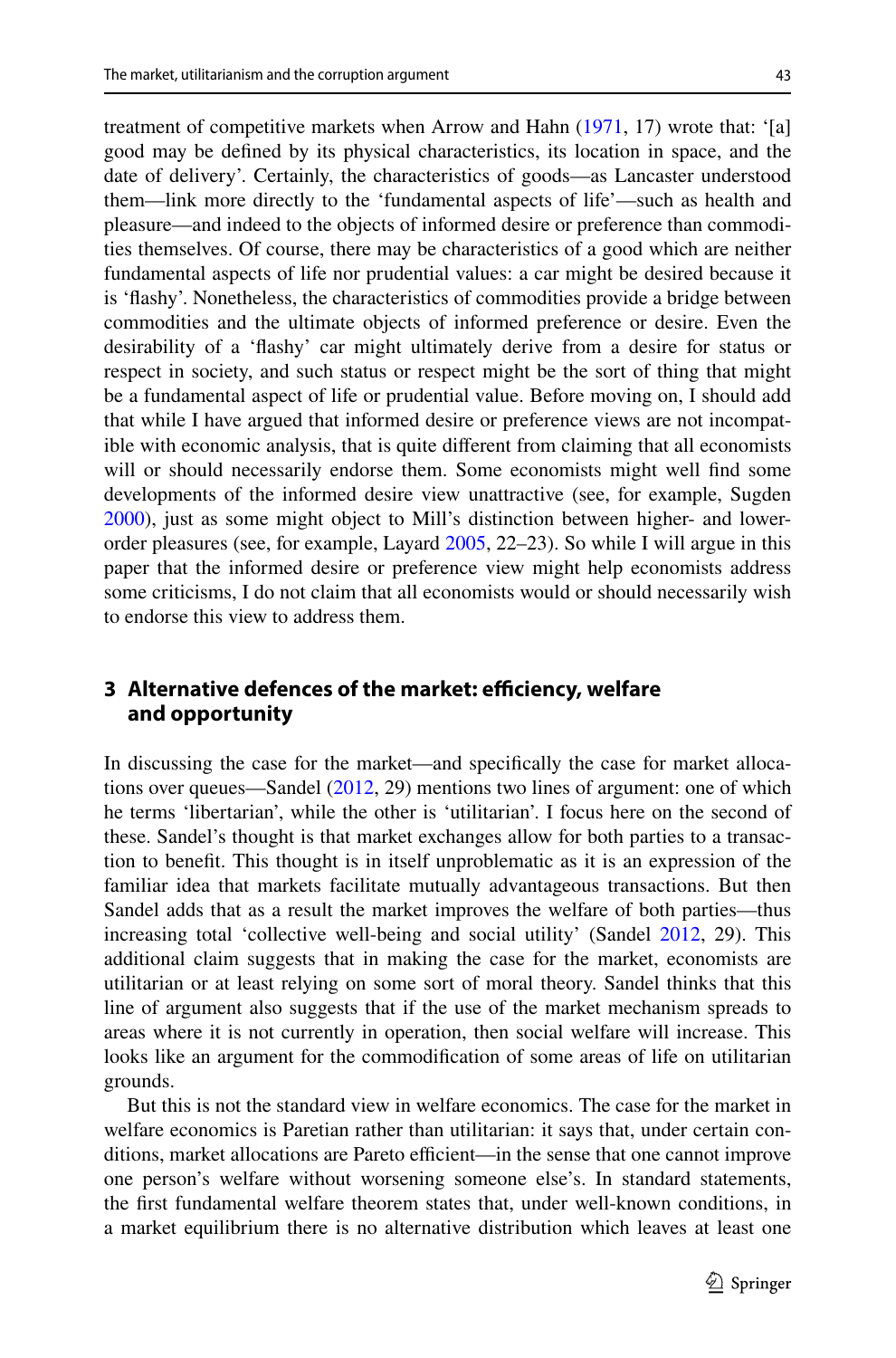person better off without making someone else worse off. And, in fact, even in Sandel's book (Sandel [2012,](#page-18-2) 29–30) the economics text book he cites makes the case for the market in terms of efficiency rather than on utilitarian grounds. Sandel's reference to utilitarianism here is mistaken and misleading. Furthermore, the standard case for the market in welfare economics is usually qualified by the observation that Pareto efficient allocations can be inequitable. The case for the market in welfare economics thus recognises multiple values without making any claims about their relative weight. That is one reason why welfare economics does not and cannot on its own adjudicate on proposals about the scope of the market. Its failure to do so appears to be a disappointment for Sandel, but it relates to one of the arguments about the potentially unfair nature of market allocations—that Sandel ([2012,](#page-18-2) 110) himself makes central in his book. On the question of what goods are and are not commodities, standard results in welfare economics do not take a view. In standard expositions of the first fundamental welfare theorem, for example, the vector of commodities is simply taken as given. For example, Arrow ([1951,](#page-18-22) 511) merely supposes that there are *n* commodities in his exposition (see also Qizilbash [2005\)](#page-18-23).

In a more recent statement, Sandel ([2013,](#page-18-3) 122) argues that the failure of economists to take a view on which 'goods are up for sale' stems from their desire to pursue a value-free science. But if I am right, part of the reason that economics *as a discipline* cannot make claims of this sort is that while it recognises plural values (efficiency and equity *inter alia*), the discipline does not itself take any allencompassing view of how to rank values of the sort which a moral theory such as utilitarianism might provide. Ironically, one way in which economics could do some of the work that Sandel requires of it would be to endorse some form of moral theory like utilitarianism. Indeed, on the version of utilitarianism which Harsanyi endorses—which recommends a moral code or set of rules which maximises average welfare—one might define the limits of markets on the basis of this moral principle. But, not all economists are utilitarians and economists take different views of morality, and the discipline allows them to do so. In this respect also economics is pluralist: it allows economists to take quite different views about morality. On this basis, one would also expect some economists to be more enthusiastic about markets than others and that is indeed the case. Many of the economists Sandel cites are market enthusiasts. The spread of the market into realms where it has traditionally not had any significant role suggests that market enthusiasts are succeeding. But if that is the right reading of the situation, the issue that Sandel is raising is not about the discipline as a whole or about welfare economics. Rather it is about the success of market enthusiasts. If they are concerned about the degree of that success, Sandel and others like him might be better served by discussing at greater length and supporting the arguments of those within economics who are less enthusiastic about the market.<sup>[3](#page-8-0)</sup>

Let us suppose then that Sandel has simply mischaracterised the case for the market in economics, as I think he has. Is there anything else we can learn from

<span id="page-8-0"></span><sup>&</sup>lt;sup>3</sup> Sandel does, nonetheless, sometimes invoke economists in support of his own arguments (see, for example, Sandel [2012,](#page-18-2) 38).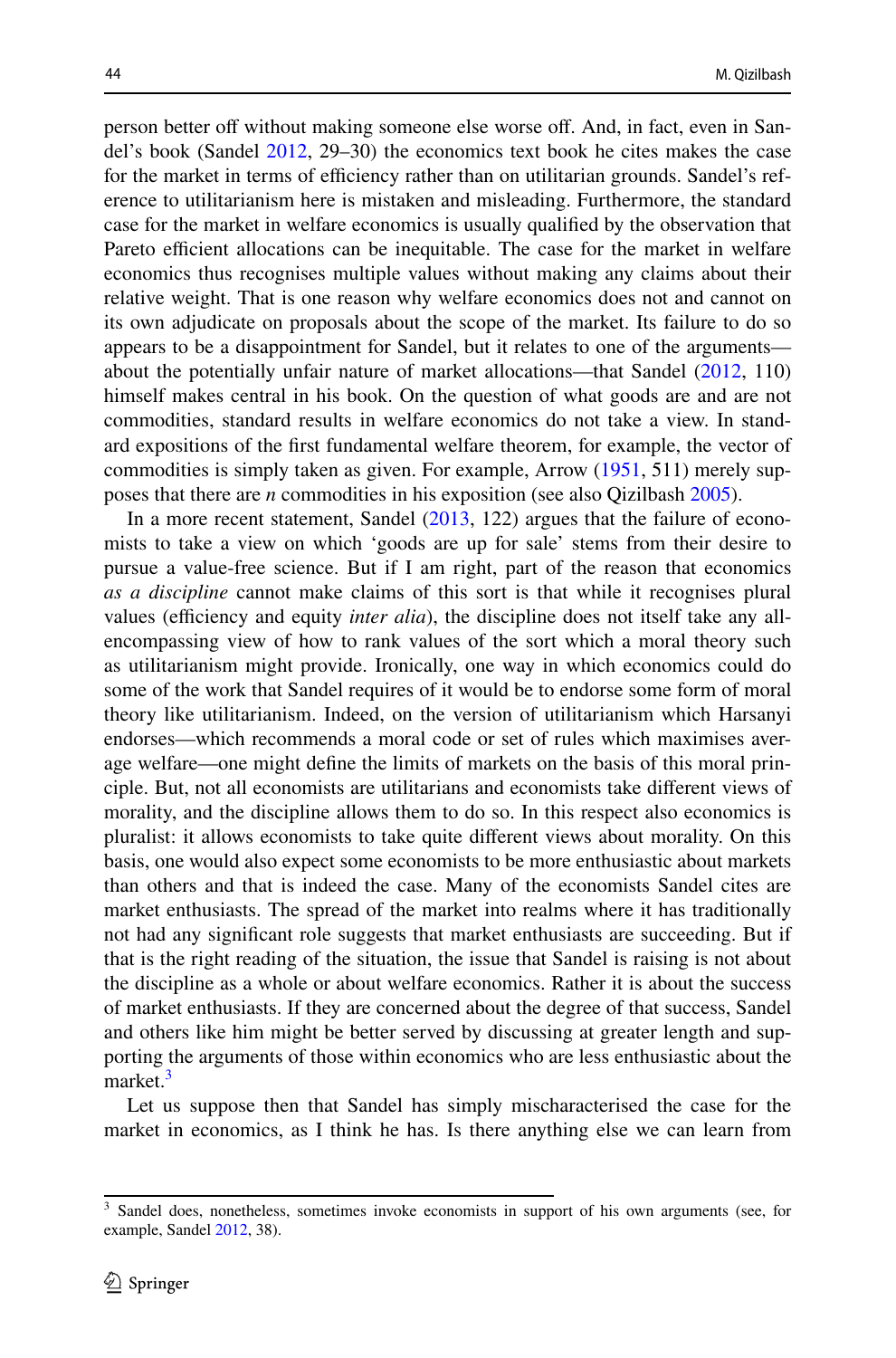his discussion? In thinking about this point, consider the standard interpretation of Pareto efficiency in economics:

(1) A distribution is Pareto efficient if no alternative distribution makes at least one person better off, while nobody else is worse off.

This is the interpretation of the Pareto criterion I have thus far used in characterising the first fundamental welfare theorem. It characterises Pareto efficiency *in terms of welfare*. Alternatively, Pareto efficiency can be characterised in *terms of preference* as follows:

(2) A distribution is Pareto efficient if no alternative distribution allows at least one person to reach a more preferred point, while nobody else is at a point which is less preferred.

Now often economists take (1) and (2) to be equivalent. The equivalence is sometimes implicitly assumed. This assumption in turn implies acceptance of the view that welfare is constituted by the satisfaction of (actual) preferences. Sen explains the tendency to equate preferences and welfare as follows:

In the standard general equilibrium literature, individual preference orderings … play two distinct parts, to wit: (i) they determine individual choices … and (ii) they represent individual welfares used as the basis of welfarist evaluations of market equilibria… The two together amount to assuming that each person's choices are guided solely by the maximization of her own welfare, that is, by the self-interested pursuit of personal welfare. Sen [\(2002](#page-19-3), 520).

Since one may wish to drop the assumption of self-interested behaviour, it is important, as Sen notes, that the 'basic analytical results relate directly to the fulfilment of preference satisfaction'. Someone who holds an informed desire or preference view would only accept the equivalence between (1) and (2) if the preferences in (2) are informed in the relevant sense. There are clearly cases where (1) and (2) can come apart so that the self-interest assumption is violated. One example would be where someone has a preference for smoking or for taking some drug but does not know of its harmful effects. Or it might be that someone knows that smoking or drug taking is harmful but is addicted to it and fails to choose according to their rational or informed preference.

If, by contrast, economists focus on people's actual desires or preferences in defining Pareto efficiency and treat (2) as the normative criterion for the evaluation of the market, they might indeed fall foul of the criticism that they 'assume that all values are merely subjective preferences not open to reasoned argument' (Sandel [2013](#page-18-3), 121). By contrast, reasoning would be required on the informed desire or preference view and it would only be in the presence of informed rationality that economists would be able to make a claim about the market as a mechanism which promotes welfare. However, if one holds onto (1) and adopts the informed or rational preference view, one would also conclude that—in Harsanyi's terms—to the degree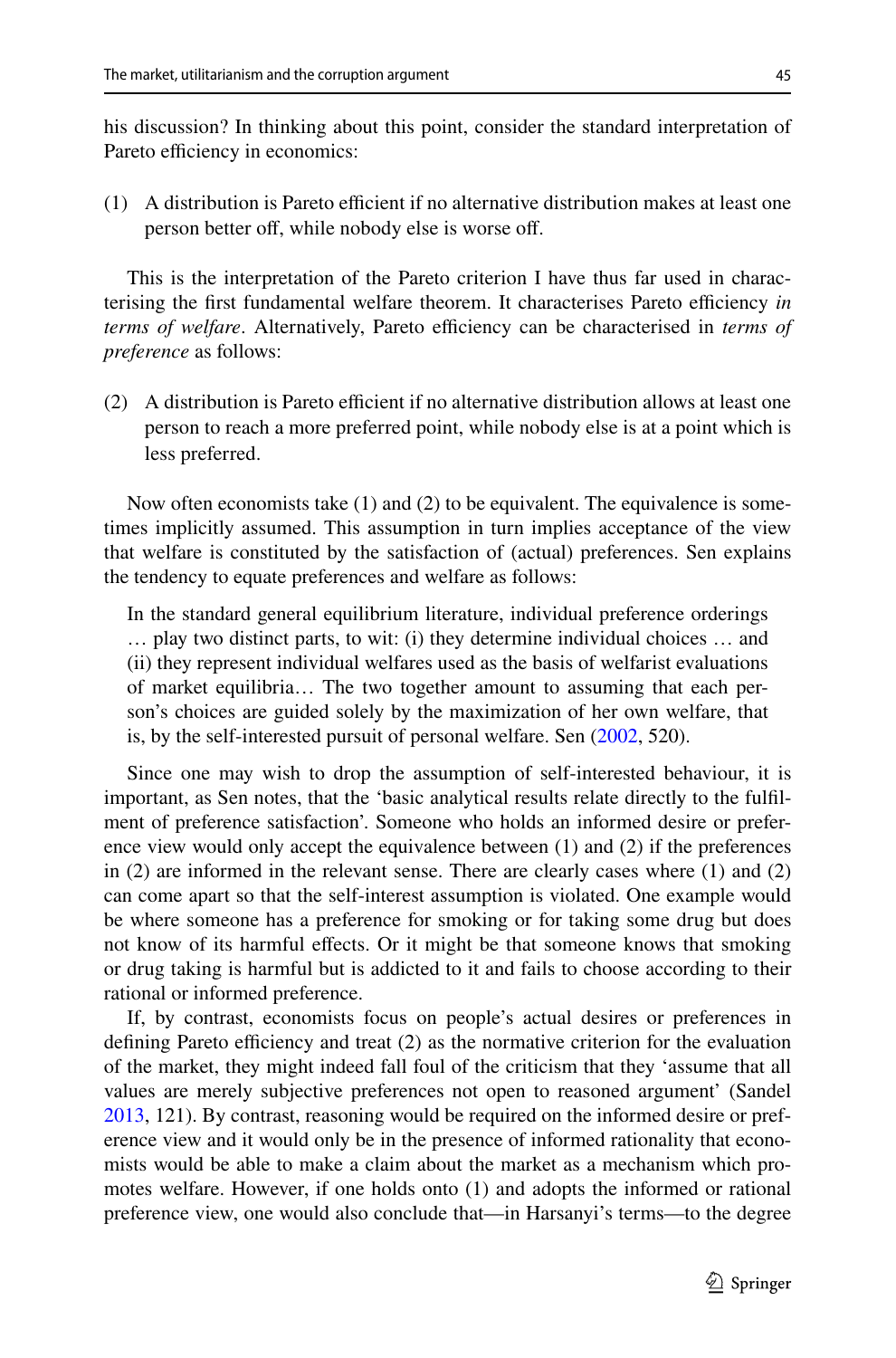that people's 'manifest' preferences diverge from their 'informed' or 'true' preferences, market allocations may not be efficient in terms of welfare. If so, there is market failure and a case for government intervention to ensure that people make better informed and reasoned decisions. On this reading, even if the use of the informed desire view can help to defend the framework of welfare economics, it also emphasises the strong nature of the assumptions under which markets produce Pareto efficient outcomes. To this degree, this defence of welfare economics may weaken the case for the market.

Explicit recognition of the self-interest assumption, and violations of it, might lead economists and governments to intervene by, for example, providing consumers with information on the harmful effects of smoking, or of taking certain drugs. And further claims about violations of the self-interest assumption have emerged from the recent behavioural economics literature and have led to a variety of 'paternalistic' proposals advanced by Camerer et al. [\(2003](#page-18-24)) and Thaler and Sunstein ([2008\)](#page-19-4) *inter alia* (see also Conly [2013](#page-18-25)) which are motivated by behavioural economics. There is a question about how much intervention might be justified in this way on Harsanyi's view or by informed desire or preference views in general. Harsanyi was, to some degree, aware of the issue at the time he wrote his later papers. He distinguished 'positive paternalism' which 'would try coercively to prevent self-damaging behaviour'. He believed that—in a democratic society—such paternalism can be justified 'only in cases where such behavior would inflict utterly intolerable damage on the agent or would seriously damage innocent bystanders' (Harsanyi [1997](#page-18-12), 134). By contrast, Harsanyi endorsed 'negative paternalism' which would 'refuse to help and to subsidize activities we consider to be against the agent's own interests' (Harsanyi [1997,](#page-18-12) 134). Harsanyi's remarks suggest that he would not endorse most coercive 'paternalistic' interventions but might potentially support 'libertarian paternalist' proposals, which interfere with choice without blocking freedom to choose. How many such interventions might be endorsed on his view? Qizilbash [\(2012](#page-18-26)) has argued that there may be significant limitations to the libertarian paternalistic agenda on an informed desire or preference view, notably if (as in Griffin's case) that view endorses some strong version of the value of autonomy which requires that people should be able to make their own mistakes. As a consequence, there may be a tension between the case for government intervention where preferences are irrational or ill-informed and a resistance to most forms of 'positive' or 'libertarian' paternalism. How might Harsanyi have responded to this tension? To the degree that there is a conflict, Harsanyi's position would most likely go beyond the standard framework of welfare economics in potentially trading off these two considerations on the basis of his version of rule-utilitarianism.<sup>[4](#page-10-0)</sup>

<span id="page-10-0"></span><sup>4</sup> The rule-utilitarian would no doubt take into account not merely the possibility that consumers are sometimes irrational or ill-informed but also that government officials and regulators may also be similarly irrational and ill-informed, even if we assume that they are benign (which they may not be). These considerations also imply a restriction of the libertarian paternalist agenda. On this point, see the 'ruleconsequentialist' argument discussed in Sunstein ([2014,](#page-19-5) 116–122).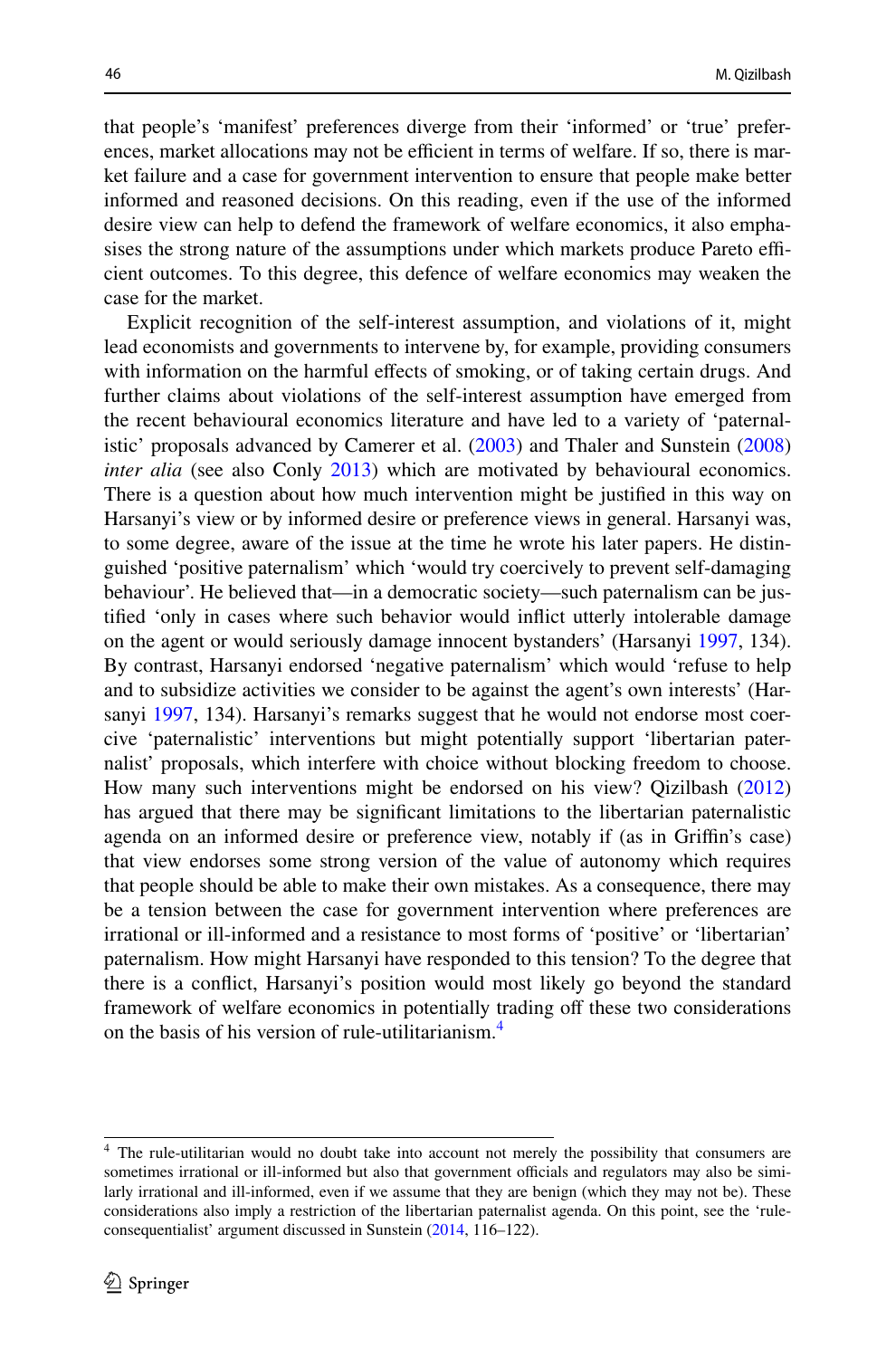Some economists might still defend market efficiency in terms of (2) even if it does not coincide with (1). Their reason might have to do with the idea that the ability to achieve a more preferred point reflects an increase in opportunity or freedom even if it does not coincide with an increase in welfare.<sup>[5](#page-11-0)</sup> One version of the case for the market which is based on reasoning of this sort was advanced by Sen ([1993\)](#page-19-6). On this version, the case for the efficiency of the market is made in terms of freedom understood as opportunity-freedom rather than welfare. I should note that the notion of opportunity-freedom here is primarily understood in terms of the opportunity to satisfy preferences (over commodities), rather than in terms of Sen's idea of 'capability' (e.g. Sen [1985](#page-18-27)) understood in terms of the range of lives—constituted by 'beings' and 'doings' which he terms 'functionings'—which one has reason to value and from which one can choose one. Sen has separately argued that capability, thus understood, might be relevant to the evaluation of the quality of life, egalitarian justice and development. In discussing the case for the market in terms of opportunity, Sen's basic claim is that if the market is, roughly speaking, efficient in terms of preference satisfaction, it is also plausibly efficient in terms of opportunity-freedom (to satisfy preferences). $6$  Can this claim be extended to suggest that the market generates capability efficiency? Sen believes that it can, because he thinks that the chief contribution of the capability approach is in areas where there are interpersonal comparisons of the quality of life. But in judgements of whether or not a distribution is Pareto efficient, such comparisons are not involved. As a consequence, there may be 'congruence between the budget sets in commodity space and the ranking of the corresponding capability sets in the functioning space' (Sen [2002](#page-19-3), 523). Thus, he concludes that '[i]f this relationship is formally axiomatized, then … efficiency of opportunity-freedoms in commodity space can be correspondingly extended to … efficiency of opportunity-freedoms in the space of functionings' (Sen [2002](#page-19-3), 523). Sen [\(2002](#page-19-3), 524) does nonetheless add that if one accepts a capability perspective and evaluates distributional issues in terms of people's capability, the market may produce more inequality than would be observed in the standard framework where one focusses on preferences over commodities because of unequal advantages in converting commodities (or income) into capability (see Sen [2002,](#page-19-3) 524).

Sen's notion of efficiency in terms of opportunity-freedom allows one to defend the efficiency of the market even when the self-interest assumption is relaxed. It does not, however, entirely get rid of the problem of potentially problematic preferences. Indeed, one might still be worried about the kinds of freedom or opportunity that are promoted by the market. That thought is nonetheless not new to economists, since Sen ([1970,](#page-18-28) [1979,](#page-18-29) [2017\)](#page-19-7) also made the point many years ago in his work on social choice (and on the 'Impossibility of the Paretian Liberal' in particular) that economists may need to examine the content and nature of the preferences that are used in evaluating states of affairs. If the opportunity-based case for the efficiency of the market relies on actual preferences, some economists might contend that there is reason to stress the limitations of the Pareto criterion.

<span id="page-11-0"></span><sup>&</sup>lt;sup>5</sup> Note that a rule-utilitarian may also make the case for the market in these terms. Here again the ruleutilitarian would be departing from the standard case in welfare economics.

<span id="page-11-1"></span><sup>&</sup>lt;sup>6</sup> In his paper, Sen's exact term is 'weak efficiency'. The precise terms and axioms which Sen uses in advancing this claim can be found in Sen [\(2002](#page-19-3), 511–522).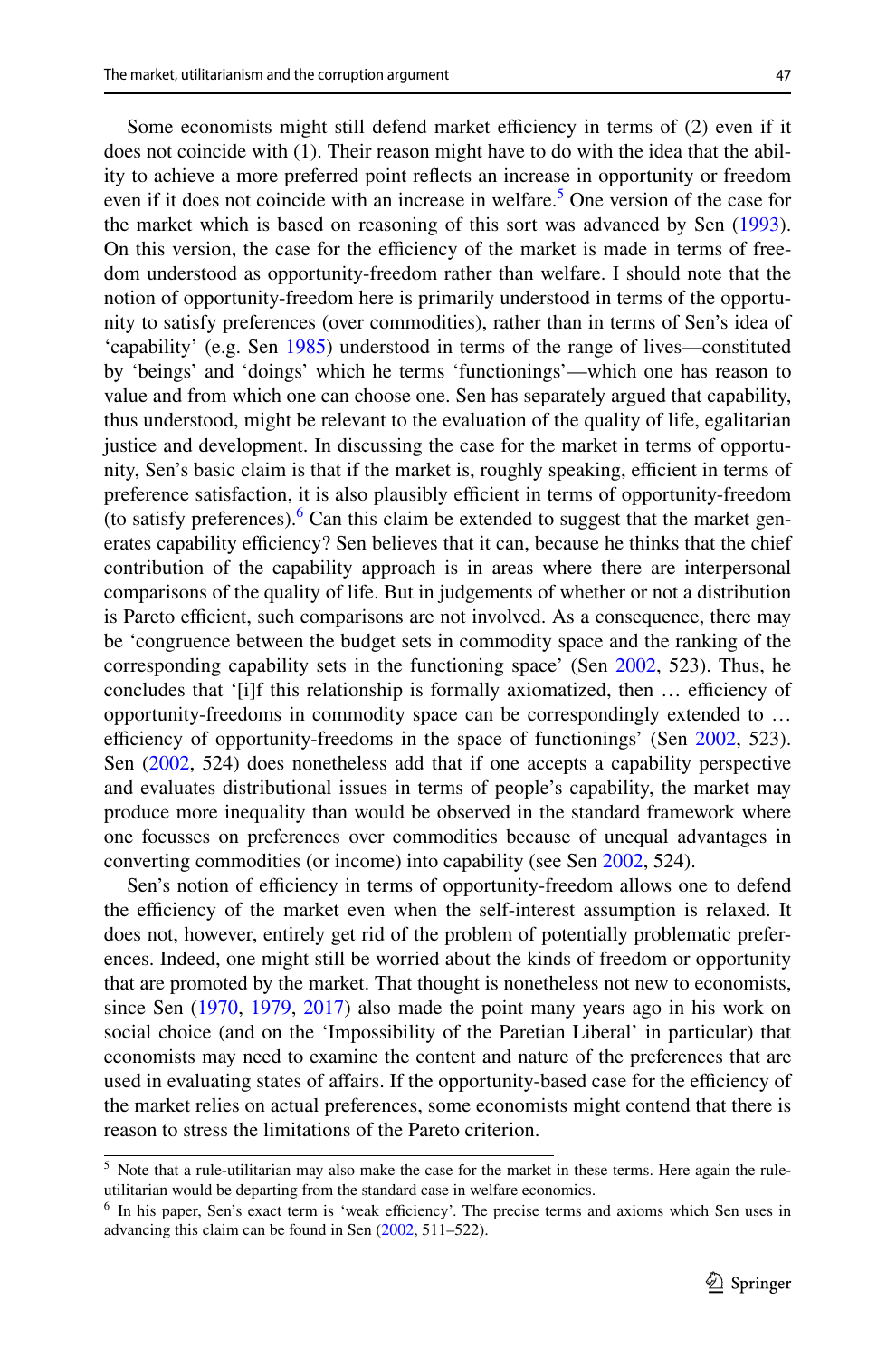In terms of the informed desire or preference view, when Pareto efficiency is understood in terms of welfare, we must assume that consumer preferences are well informed and rational in some strong sense; while when the case is made in terms of preference alone, it must only assume that agents are rational to the degree that they have *coherent* preferences—preferences which meet certain standard axioms but satisfaction of which may not connect with their welfare. The second weaker requirement on the rationality of agents might be more realistic than the assumption that all agents are fully informed and rational. If that is so, and one wishes that the case for the market is based on more realistic assumptions about consumer preferences, one might favour an opportunity-based defence of the market. But going further, one might want to drop even the requirement that preferences are rational in the weaker sense that I have just explained—because of experimental work which suggests that preferences may not even be coherent. That is the approach which (Sugden [2004,](#page-19-8) [2017](#page-19-9); see also McQuillin and Sugden [2012\)](#page-19-10) takes in recent defences of the market based on the 'opportunity criterion'. Sugden's view is also interestingly different from those who advance the informed preference view. For Sugden, advantage is judged not in terms of informed preferences, but in terms of 'opportunity as mutual advantage'. This involves a person having the opportunity to choose *whatever she might desire* and be willing to pay for (Sugden [2010,](#page-19-11) 55). If the case for the market is made along these lines, the market furthers people's opportunity to choose whatever they might desire and are willing to pay for whether or not the relevant desires are informed or rational. This view of advantage is more libertarian than any views I have thus far discussed and Sugden [\(2010](#page-19-11), 58–59) links it directly to J.S. Mill's work on liberty (and his 'harm principle' in particular). Anyone who wishes to look into the nature and content of preferences—whether this is a critic of mainstream economics or indeed a utilitarian—might potentially object to this defence of the market for a variety of reasons. But this defence of the market is quite distinct from the standard defence in traditional welfare economics, or even from Sen's view that markets promote opportunity–freedom. And Sandel might raise anti-libertarian objections to Sudgen's defence and its reliance on people's actual preferences.<sup>[7](#page-12-1)</sup> But those objections might not apply to standard welfare economics. Indeed, these differences between various defences of the market also illustrate the pluralistic nature of economics as a discipline and the different approaches that economists can take in responding to the criticisms levelled by Anderson and Sandel.

#### <span id="page-12-0"></span>**4 Higher and lower goods and the corruption argument**

There are goods which, some argue, are priceless. Candidates include: dignity, friendship and love. Consider friendship. There is a family of different claims involved in arguments about this good. One is that friendship cannot be bought or sold: if it could be, it would not be friendship. Sandel [\(2012](#page-18-2), 93) argues that this

<span id="page-12-1"></span> $7$  Sugden [\(2006](#page-19-12)) has explicitly defended the use of actual preferences.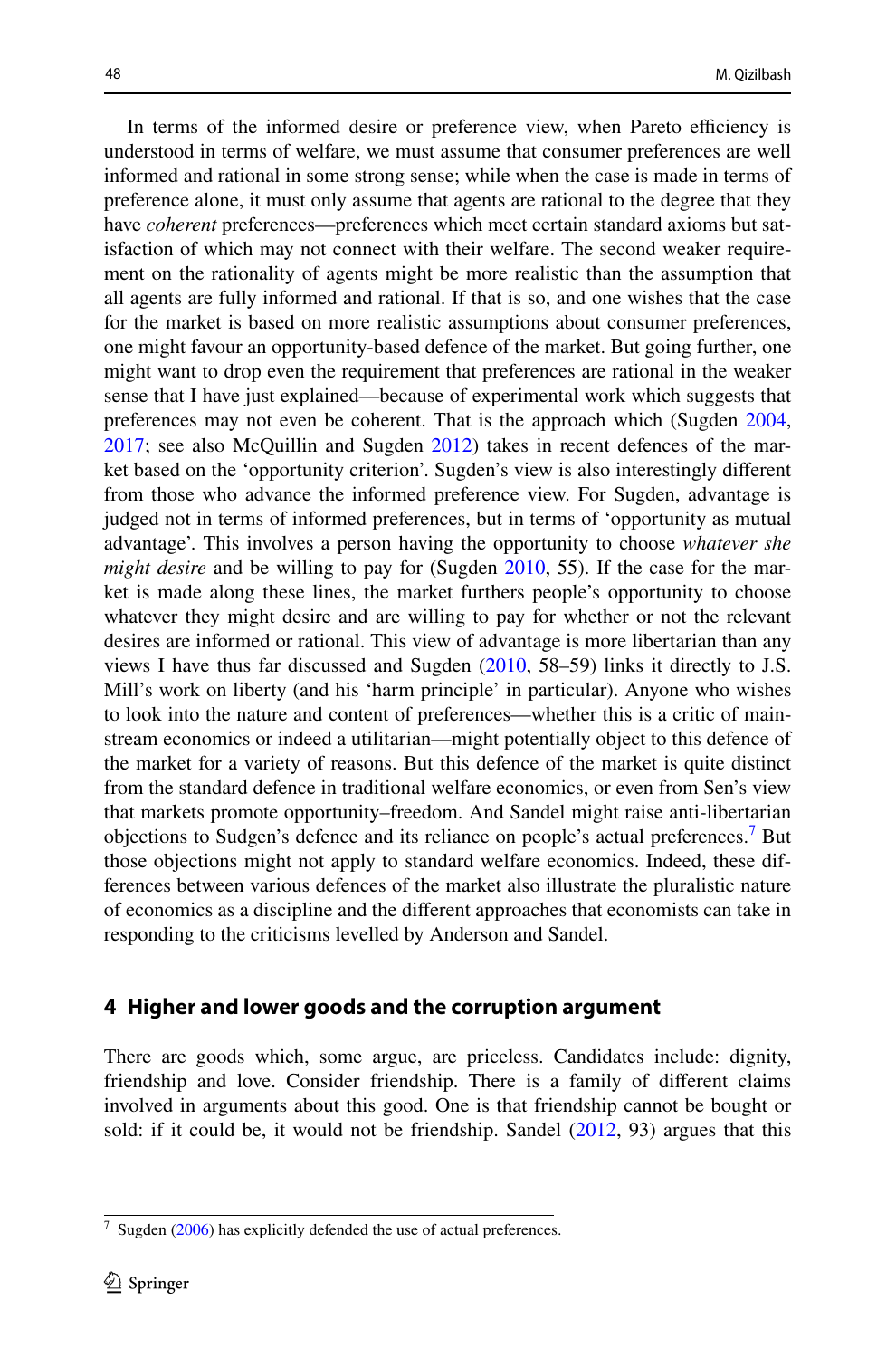is a good that 'money can't buy'.<sup>[8](#page-13-0)</sup> That is hard to contest. There is a related argument which Sandel also advances: it claims that people are applying a price to a good whenever they weigh it against another good (e.g. Sandel [2012,](#page-18-2) 48–49). Some claim that some goods have no price in this sense. And this claim is harder to sustain. One might be attracted to a job in another town if it allows one more autonomy and accomplishment than the job one currently has and one might weigh the gain in these values against the loss in the time one spends with a good friend. So when we say that a good is priceless in this sense, friendship is not a priceless good: some amount of it can be weighed against other values.

In arguing that economics should only focus on lower pleasures, Jevons restricted the scope of economics on the basis of similar arguments. Having concluded that all human motives can be treated as pleasures and pains, Jevons argued that it is important to be able to make qualitative distinctions between them. He suggested that: 'the feelings of which a man is capable are of various grades' and he thought a 'higher motive may rightly overbalance all considerations belonging to the next lower stage'. There was, on this view, no basis for weighing lower feelings against higher ones: the higher feelings act as 'trumps' which can defeat lower feelings. Nonetheless, Jevons suggested that if there is no prohibition from higher feelings, then the lowest rank of feelings can be weighed against each other and economics provides a 'calculus of utility [which] aims at supplying the ordinary wants of man at the lowest cost of labour' (Jevons [1871,](#page-18-0) 92–3).

Might an argument of this sort be successfully advanced to restrict the range of modern economics? There are various reasons why this is unlikely. First, neoclassical economics has rejected its hedonist roots. And second, even if some distinction between 'higher-' and 'lower-order' goods could be successfully made along lines similar to those Jevons had in mind, any claim to the effect that 'higher-order' goods are lexically superior to, and act as 'trumps' which cannot be weighed against, 'lower-order' goods might appear to be elitist. But the claim of lexical superiority might also be implausible: it might be argued that there must be some sufficiently large amount of a good of 'lower order' which is worth more than, and so is preferable to, some very small amount of a 'higher-order' good.

While J.S. Mill's distinction between higher- and lower-order pleasures may not attract some modern economists, there are claims which have a similar flavour in the literature on informed desire or preference views. Here is an example from James Griffin's version of that view. Griffin [\(1986](#page-18-13), 85–9) argues that that there may be some amount of one good—say, some amount of time enjoying Rembrandt's masterpieces—which, if properly appreciated—is preferred to any amount of time enjoying some much lower quality art, such as the lesser painters of the seventeenthcentury Dutch school. $9$  But even if one could plausibly make claims of this sort distinguishing 'higher' and 'lower' enjoyments in the context of an informed desire view—that would hardly provide a plausible basis for distinguishing where economics or indeed market reasoning should or should not apply. There seems to be no

<span id="page-13-0"></span><sup>&</sup>lt;sup>8</sup> Sandel [\(2012](#page-18-2), 107) concedes, nonetheless, that money can buy 'tokens' and 'expressions' of friendship, though he thinks of these in terms of a 'degraded' form of the value.

<span id="page-13-1"></span><sup>&</sup>lt;sup>9</sup> Griffin treats this as a case of 'discontinuity'. For another candidate example, see Skorupski [\(2000](#page-19-13), 248).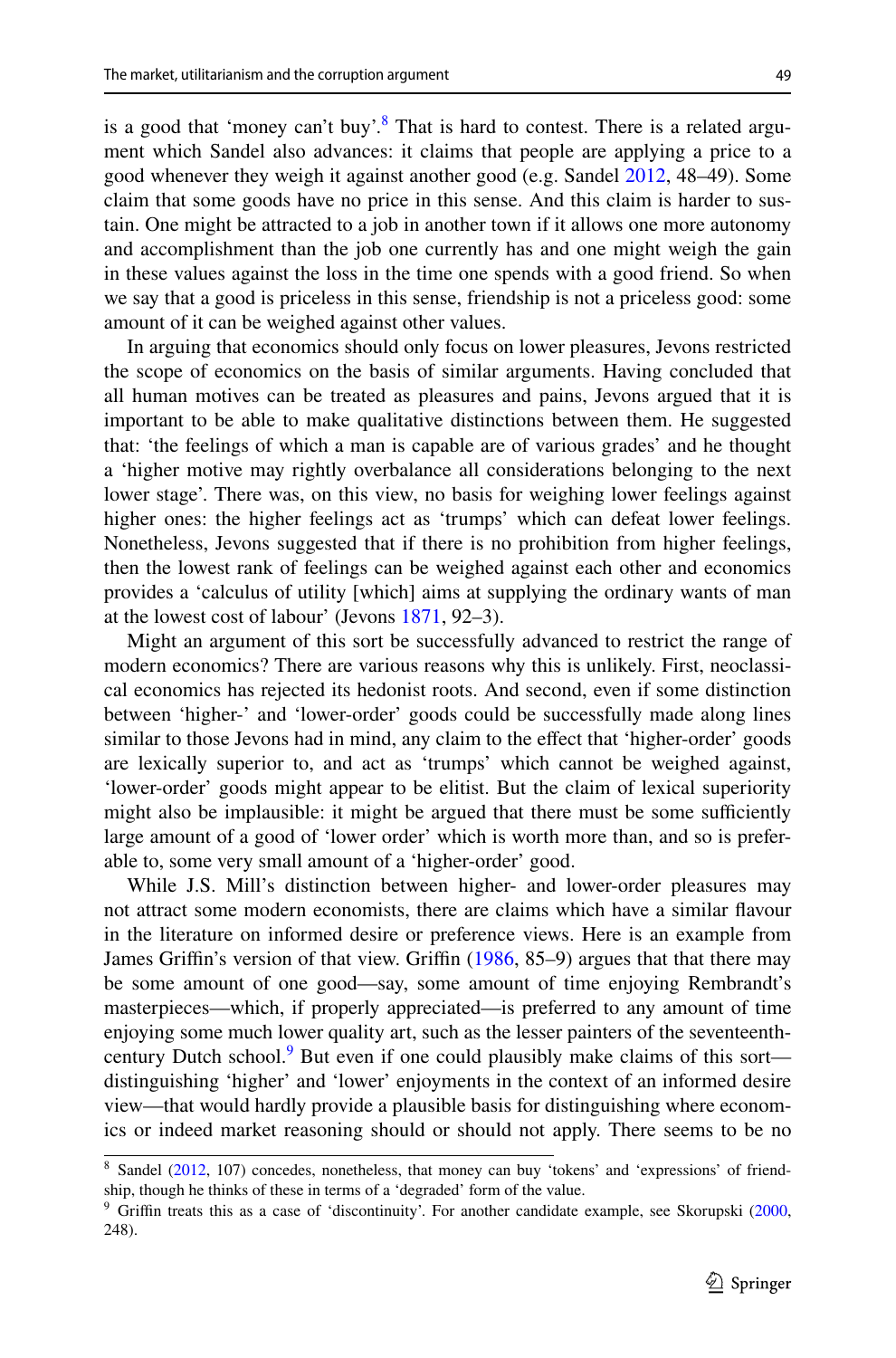basis for arguing, for example, that the analysis of supply and demand should not apply to exhibitions of the work of Leonardo da Vinci or Rembrandt, while it does apply to some much lesser artists of their time.

Is there any other modern argument which can do some of the relevant work in restricting the scope of economics? Elizabeth Anderson provides an argument of this sort even though hers is not an argument about the scope of economics, but about the limits of markets. Anderson suggests that in some cases there might be a bar on trade-offs between various goods when one belongs to a higher category of value than another. Here what distinguishes a higher from a lower-order good relates to the norms which apply to each. She writes that:

Money, commodities, conveniences, luxuries, and sensual pleasures represent paradigmatic lower goods. They are not simply seen as less valuable, but as not even comparable on the same high scales as those on which paradigmatic higher goods such as human life, friendship, freedom and human rights are measured. (Anderson [1993](#page-18-1), 66).

Anderson says of the higher goods that they are 'incomparable' to the lower, so that there is some form of 'hierarchical incommensurability' between the two categories of goods. She also claims that they are more valuable, which implies that they are comparable at least in terms of value. On Anderson's account, one good is of 'incomparably higher worth' than another if it is worthy of a higher mode of valuation than the other …' and she adds that '[o]ne way of valuing something is higher than another if the things concerning it make deeper, qualitatively more significant demands on the attitudes, deliberations, and actions of the valuer' (Anderson [1993,](#page-18-1) 70). She thinks that 'one way to express the difference in demands is to prohibit trade-offs' (Anderson [1993,](#page-18-1) 70). This seems to imply the kind of qualitative difference and prohibition on trade-offs that Jevons thought is involved between different types of pleasure. Yet Anderson knows that there are cases where people do tradeoff values such as friendship, and where there is no reason to prohibit such a tradeoff. She writes:

It is usually no offence against a friend for one to move to a distant city to obtain a higher paying job, even if the friendship is attenuated because of reduced contact. But it is a betrayal for someone to accept another's offer of money on condition she not see her friend so often (Anderson [1993](#page-18-1), 70).

So Anderson's claim is not that we cannot sometimes trade-off higher- and lowerorder goods of the sorts that she distinguishes, but only that trade-offs should sometimes be prohibited. The actual distinction between higher- and lower-order goods cannot be made in terms of (incommensurability understood as) a (complete) prohi-bition on trade-offs between these types of goods.<sup>[10](#page-14-0)</sup> Rather it has to do with the fact that different norms or kinds of valuation apply to different goods. And Anderson thinks that 'hierarchical incommensurability' can explain other intuitive ideas. One

<span id="page-14-0"></span><sup>&</sup>lt;sup>10</sup> See also Joseph Raz's discussion of 'constitutive incommensurablity' (Raz [1986,](#page-18-30) 345–353).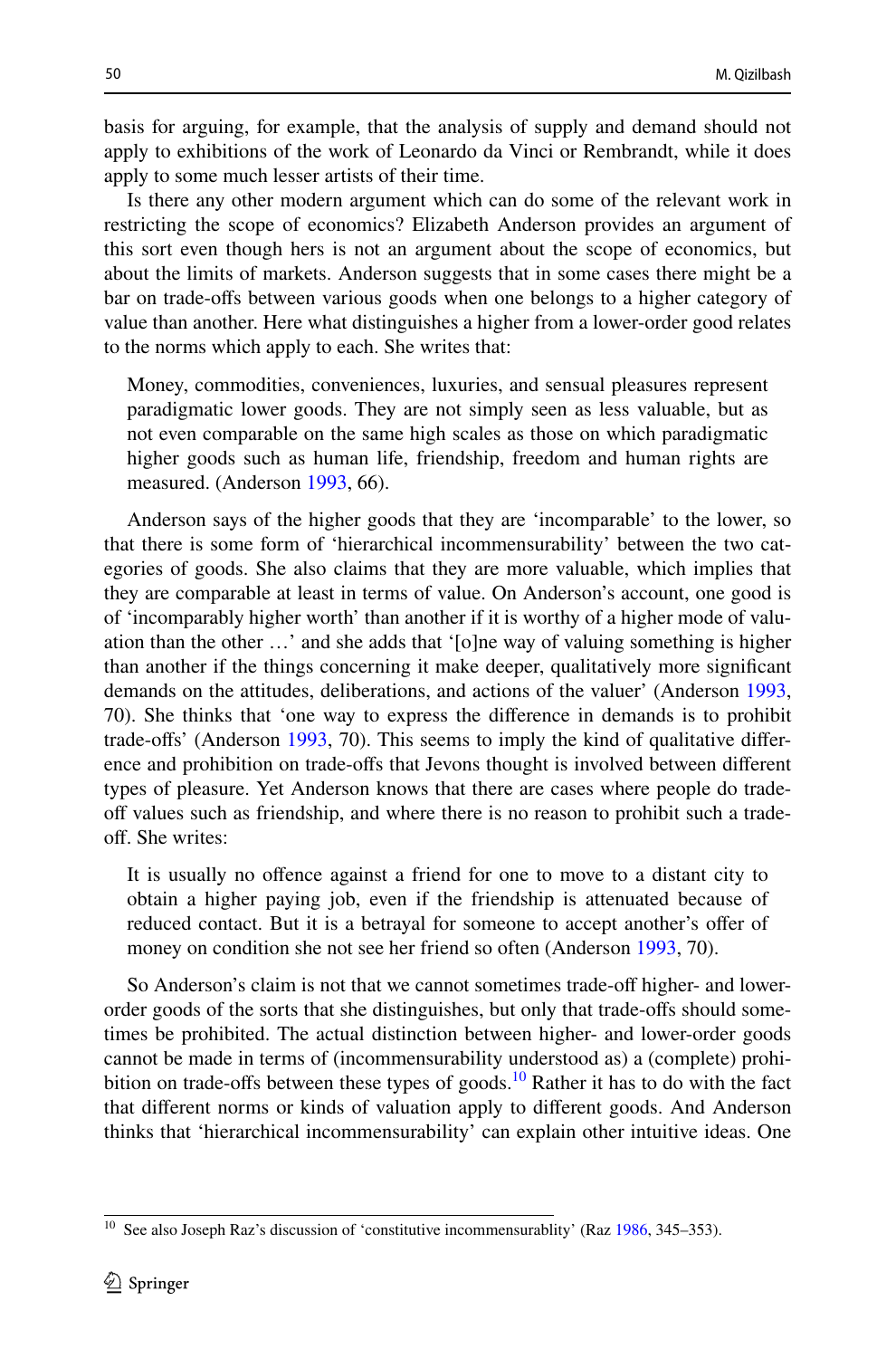of these ideas involves 'valuing in a higher way things unworthy of all but lower modes of valuation'. Examples include: idolatry and 'commodity fetishism'. 'Commodity fetishism', according to Anderson, is a 'characteristic vice of capitalist societies, [and] consists in a blind devotion to consumer goods, attributing powers and values to them that are properly to be found in relations between people' (Anderson [1993](#page-18-1), 71). In the opposite case, 'a practice is degrading when it expresses a lower valuation of something than it merits' and an example is slavery 'because in slavery, individuals are valued as mere commodities or use values' (Anderson [1993](#page-18-1), 71). And this is the sort of mistaken attitude or reasoning which Sandel thinks might be at work when the introduction of the market can corrupt a good. As he puts it: '[t] o corrupt a good or social practice is to degrade it, to treat it according to a lower mode of valuation than is appropriate to it' (Sandel [2013](#page-18-3), 126). And he treats such potential 'corruption' as a serious argument against the spread of market reasoning.

This line of argument can be addressed to economic analysis when it treats as commodities goods which are not appropriately understood as goods which can or should be exchanged in markets. The standard framework of welfare economics does not, however, make any claims about what does and does not count as a commodity: the set of commodities is taken as given. The argument might, nonetheless, have force when levelled at market enthusiasts. An example is Becker's theory of fertility. In that theory, Becker [\(1976](#page-18-16)) treats children *as if* they are consumer goods, and more specifically treats them as consumer durable goods. He notes that '[i]t may seem strained, artificial and perhaps even immoral to classify children with cars, houses, and machinery' and he adds 'this does not imply, however, that the satisfactions or costs associated with children are morally the same as those associated with other durables' (Becker [1976](#page-18-16), 172–3). Analysing the choice of whether or not to have a child, or of how many children to have, in this way might lead people to value or think about children in the 'wrong' way. It might lead them to value them as tradeable commodities rather than objects of parental love (see Radin [1996,](#page-18-31) 7–8 and 13). That might 'corrupt' the value of personal relationships or of the value of parental love. There is an important argument here, one that needs careful consideration.<sup>[11](#page-15-0)</sup> But it is an argument against market enthusiasm of the sort Becker espoused, not against the general framework of welfare economics.

Anderson ([1993,](#page-18-1) 164–6) nonetheless also claims that there are reasons why *welfare economics* encourages the spread of market norms. She argues that: 'libertarianism and welfare economics represent most expansions of the domain of market norms as gains in freedom and welfare'. As regards welfare economics, Anderson provides no evidence of this. But she goes on to argue that the chief reasons why welfare economics does this relate to 'three fundamental errors in its theory of

<span id="page-15-0"></span><sup>&</sup>lt;sup>11</sup> This point may also be addressed by Griffin's version of the informed desire view. On that view, one might well say that anyone who treats children or friends as tradeable commodities in the relevant way does not appreciate their value. Nonetheless, as with the value of dignity (see Griffin [1986](#page-18-13), 82) my guess is that Griffin would admit that there are circumstances where people would trade-off some amount of these values, e.g. the amount of time spent with a friend versus the amount of time given to the writing of a book. Here it must be stressed that the different versions of the informed desire or preference view may sometimes differ in how they respond to some of these issues.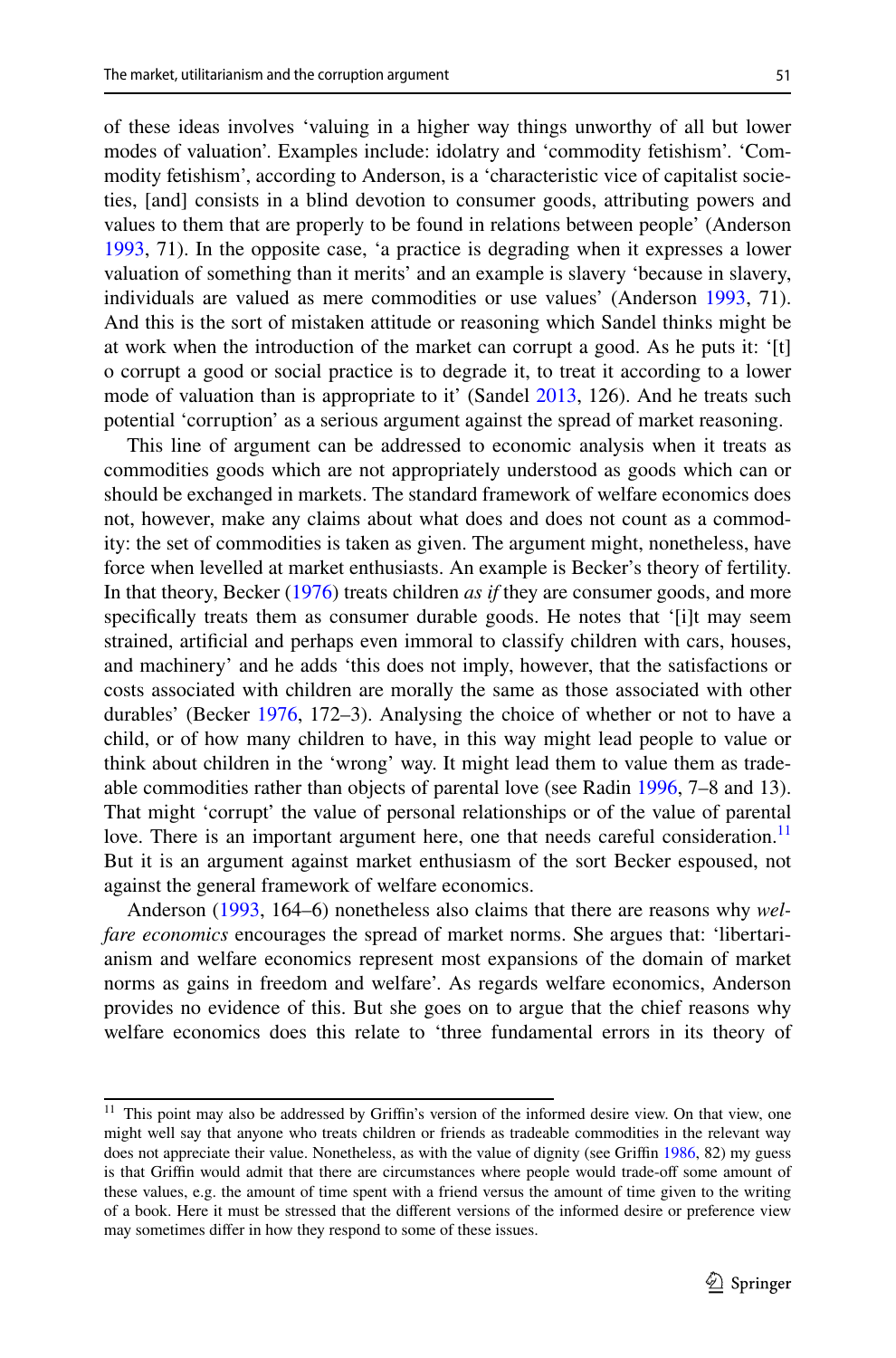value': (a) its preference orientation; (b) individualism; and (c) commodity fetishism. I want briefly to argue that if we understand welfare in terms of informed desire or preference, we might avoid the first of these and that there are resources within the traditional framework of welfare economics might also address the third. I shall not discuss the issue of individualism here.<sup>[12](#page-16-0)</sup> In (a), Anderson's claim is that welfare economics ties freedom and welfare to the expression or satisfaction of given preferences, rather than to the expression of rational attitudes. Yet if welfare is understood, as it is on some of the accounts I have discussed, in terms of informed desire or preference, relevant desires and preferences *are* expressions of rational attitudes. As regards commodity fetishism, Anderson [\(1993](#page-18-1), 166) claims that it 'pervades the conception of human good embraced by welfare economics' because 'it defines a person's welfare as the satisfaction of her given preferences, which it conceives as automatically expressed in her choices and as taking exclusively appropriated goods as their basic objects'. However, if one takes an informed desire or preference view of welfare of the sort discussed here, then value resides in the objects of desire or preference. And the value of commodities would be understood in terms of their contribution to the realisation of those objects. Within the resources of traditional welfare economics, characteristics bridge the gap between commodities and the valued ends they serve.

It is nonetheless true that Anderson has pinpointed an important *risk*—that the framework of traditional welfare economics *might be* understood so that commodities are regarded as the ultimate objects of preference. The economics profession has itself responded to that risk by advancing frameworks—which include, aside from Lancaster's view, Sen's capability approach ([1985\)](#page-18-27)—which explicitly reject the idea that commodities are valuable in themselves. $13$  The characteristics of commodities are unsurprisingly also the starting point for Sen when he attempts to address the risk of 'commodity fetishism' in economics. In making the case for going beyond characteristics, Sen ([1985,](#page-18-27) 6) writes that 'the characteristics of these goods do not tell us what the person will be able to do with these properties'. This observation is part of what motivates Sen's capability approach, since it leads him to consider what a person is able to do and be in leading a life. This point might be taken up within an informed desire or preference view by noting that while characteristics provide a bridge between commodities and the objects of ultimate value, what matters is their contribution to the realisation of those values and to welfare. To this degree, the informed preference view might also be able to do some of the work which Sen does by advancing his capability approach.

<span id="page-16-0"></span><sup>&</sup>lt;sup>12</sup> On the issue of 'individualism' defined in various ways and informed desire or preference views of well-being, see Qizilbash ([2014\)](#page-18-32).

<span id="page-16-1"></span><sup>&</sup>lt;sup>13</sup> Indeed, it is surprising that Anderson does not herself note this point in her discussion of welfare economics and 'commodity fetishism', given that in her subsequent work, Anderson [\(1999](#page-18-33)) endorses the capability approach in the context of egalitarian justice.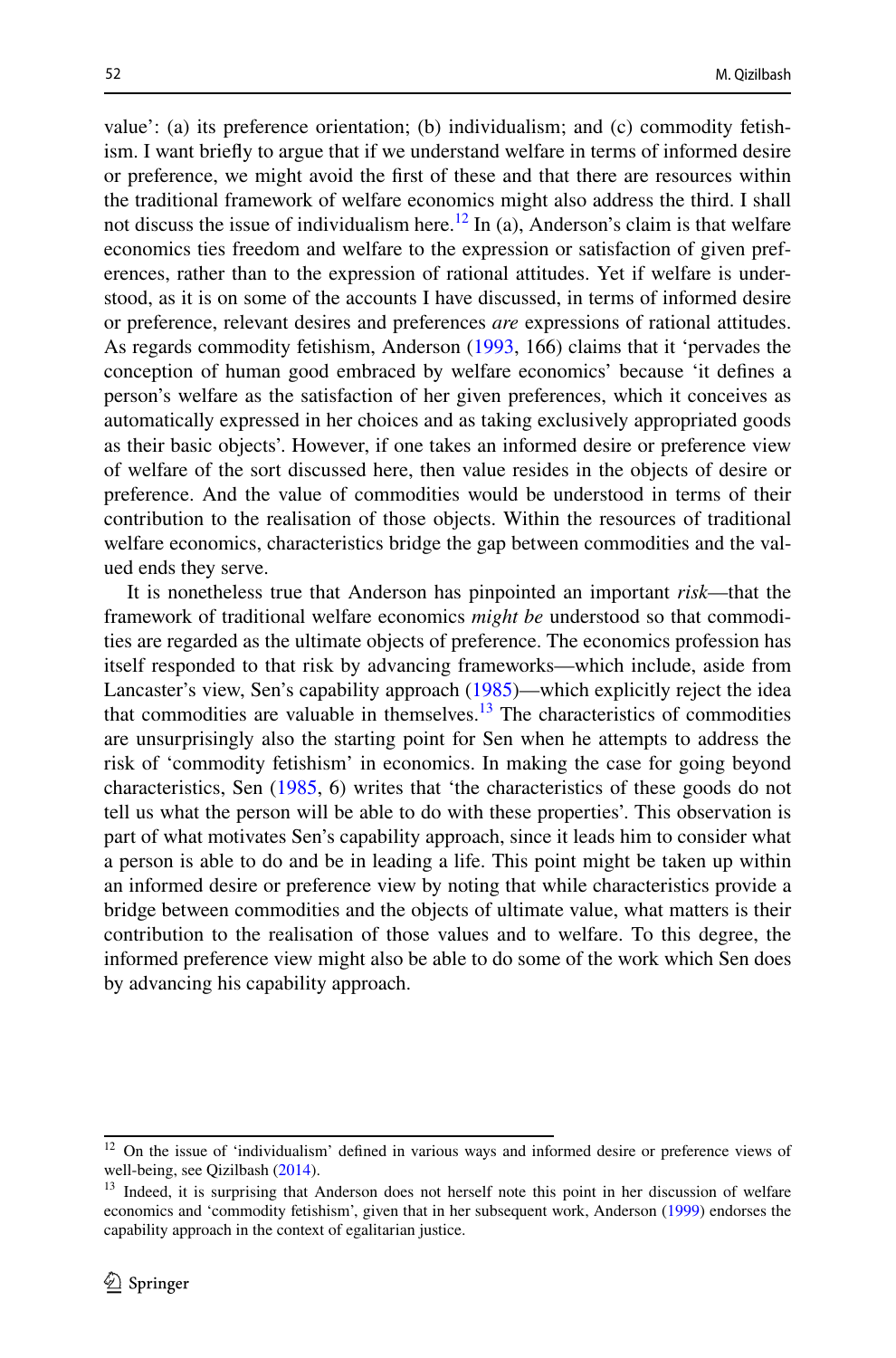Elizabeth Anderson and Michael Sandel have argued that market reasoning might extend beyond its rightful domain and 'corrupt' certain important values. Sandel thinks that part of the reason it might do so has to do with utilitarian logic and he encourages economists to connect with the roots of their discipline in moral and political philosophy. He argues that part of the failure of economics to provide a helpful view of what goods should and should not be up for sale lies in its ambition to be a value-free science. I have argued that, in developing neoclassical economics under the influence of the classical utilitarians, William Stanley Jevons made claims similar to those that Anderson and Sandel have advanced. So it is hard to trace the enthusiasm for market reasoning to the origins of neoclassical economics in utilitarian thought. Furthermore, inasmuch as the standard case for the market in welfare economics assumes that the set of commodities is given, it does not make any claims about what is and is not a commodity. Normative economics is not value free: it endorses multiple values without taking any definitive view of how to rank or weigh these. And economics allows for a variety of moral beliefs. In both these ways, it is value pluralist rather than value free.

Jevons' view that economics should be restricted to the lowest order of pleasures is hard to sustain in the landscape of modern economics. Anderson's view—which is a close relative of Jevons'—and the associated 'corruption' argument which Sandel has advanced suggest that market reasoning can lead us to value goods according to inappropriate norms. This argument has force when addressed to the work of market enthusiasts. It might also gain credibility on the grounds that economists treat commodities as valuable for themselves. Whatever its merits as an objection to market enthusiasm, the corruption argument has limited force as a critique of welfare economics as a normative framework. Furthermore, if one interprets the results of welfare economics in terms of the informed desire or preference view—some of the alleged weaknesses of economics which Anderson and Sandel mention can be rebutted. However, when people's preferences or desires are not fully informed or rational markets will not necessarily deliver efficiency in terms of welfare and there is an economic case for government intervention to facilitate better informed and reasoned choices. I have argued that this is one way in which economists might respond to Anderson and Sandel. But I have also stressed throughout that economics is a pluralist discipline, and economists might respond in quite different ways to these critics. An alternative line of response—developed in different ways by Sen and Sugden—would instead suggest that markets promote opportunity rather than welfare.

**Open Access** This article is distributed under the terms of the Creative Commons Attribution 4.0 International License (http://creativecommons.org/licenses/by/4.0/), which permits unrestricted use, distribution, and reproduction in any medium, provided you give appropriate credit to the original author(s) and the source, provide a link to the Creative Commons license, and indicate if changes were made.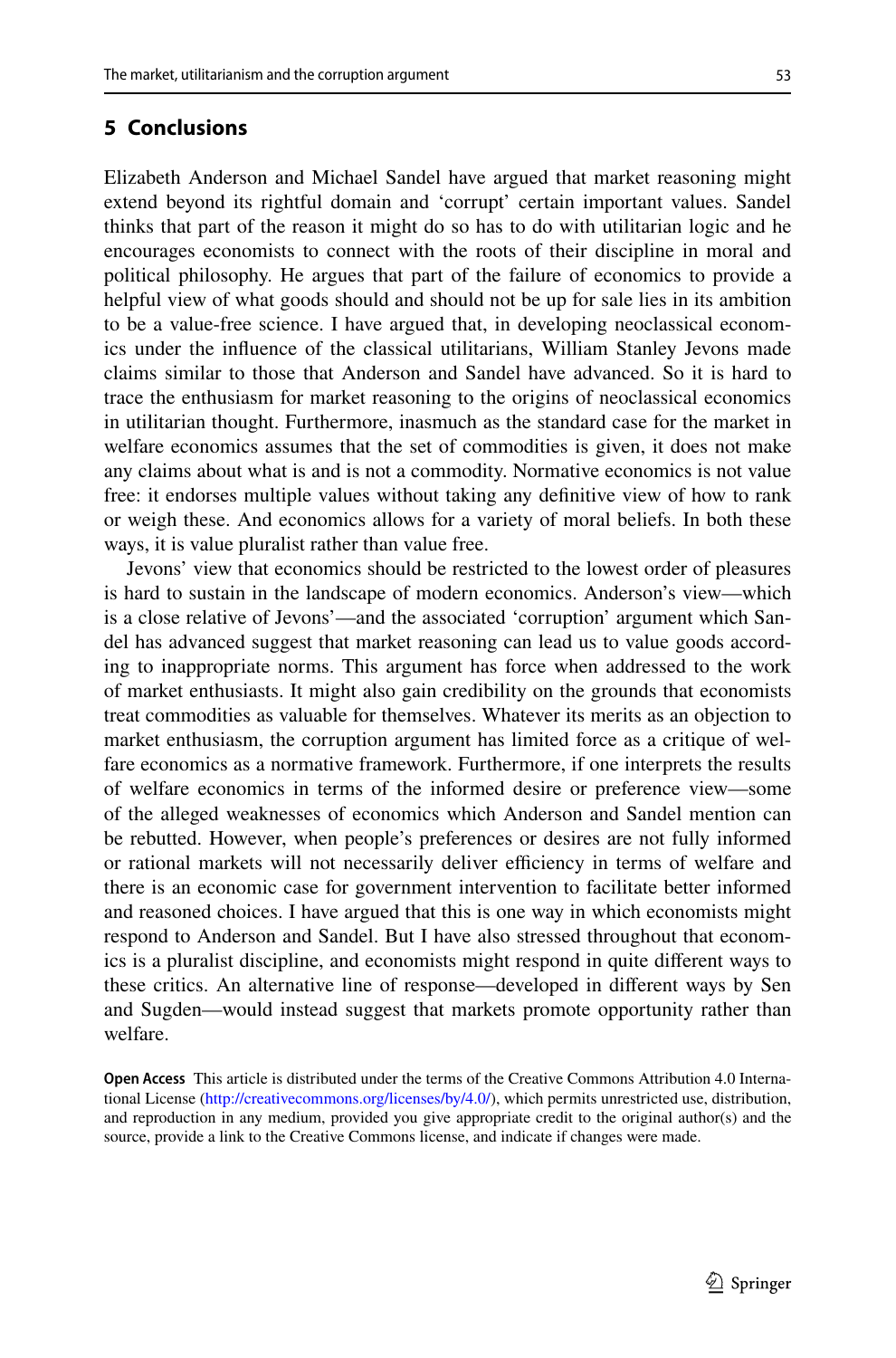### **References**

- <span id="page-18-1"></span>Anderson E (1993) Value in ethics and economics. CUP, Cambridge
- <span id="page-18-33"></span>Anderson E (1999) What is the point of equality? Ethics 109:287–337
- <span id="page-18-22"></span>Arrow K (1951) An extension of the basic theorems of classical welfare economics proceedings of the second berkeley symposium on mathematical statistics and probability Berkeley. California: University of California Press
- <span id="page-18-4"></span>Arrow K (1997) Invaluable goods. J Econ Lit XXXV:757–765
- <span id="page-18-20"></span>Arrow K, Hahn F (1971) General competitive analysis. Holden Day, San Francisco
- <span id="page-18-16"></span>Becker G (1976) The economic approach to human behavior. University of Chicago Press, Chicago
- <span id="page-18-5"></span>Besley T (2012) What is the good of the market? An Essay on Michael Sandel's What Money Can't Buy. J Econ Lit 51:478–495
- <span id="page-18-24"></span>Camerer C, Issacharoff S, Lowenstein G, O'Donohue T, Rabin M (2003) Regulation for conservatives: behavioral economics and the case for asymmetric paternalism. Univ Pa Law Rev 151:1211–1254
- <span id="page-18-25"></span>Conly S (2013) Against autonomy: justifying coercive paternalism. Cambridge University Press, Cambridge
- <span id="page-18-19"></span>Gorman W (1956) The demand for related goods Journal Paper J3129. Iowa Experimental Station, Ames
- <span id="page-18-13"></span>Griffin J (1986) Well-being: its meaning, measurement and moral importance. Clarendon Press, Oxford
- <span id="page-18-8"></span>Harsanyi J (1953) Cardinal utility in welfare economics and in the theory of risk taking. J Polit Econ 61:434–435
- <span id="page-18-9"></span>Harsanyi J (1955) Cardinal welfare, individualistic ethics and interpersonal comparisons of utility. J Political Econ 63:309–321
- <span id="page-18-10"></span>Harsanyi J (1982) Morality and the theory of rational behavior. In: Sen A, Williams B (eds) Utilitarianism and beyond. Cambridge University Press, Cambridge
- <span id="page-18-11"></span>Harsanyi J (1995) A theory of prudential value and a rule utilitarian theory of morality. Soc Choice Welfare 12:319–333
- <span id="page-18-12"></span>Harsanyi J (1997) Utilities preferences and substantive goods. Soc Choice Welfare 14:129–145
- <span id="page-18-15"></span>Hausman D (2012) Preference, value, choice and welfare. Cambridge University Press, Cambridge
- <span id="page-18-14"></span>Hausman D, McPherson M (2009) Preference satisfaction and welfare economics. Econ Philos  $25:1 - 25$
- <span id="page-18-7"></span>Hicks J (1939) Value and capital. An inquiry into some fundamental principles of economic theory. Oxford University Press, Oxford
- <span id="page-18-0"></span>Jevons WS (1871) The theory of political economy. Penguin, Harmondsworth
- <span id="page-18-18"></span>Lancaster K (1966) A new approach to consumer theory. J Polit Econ 74:132–157
- <span id="page-18-21"></span>Layard R (2005) Happiness: lessons from a new science. Allen Lane, London
- <span id="page-18-6"></span>Mill JS (1962) Utilitarianism. On liberty. Essay on Bentham together with selected writings of Jeremy Bentham and John Austin. In: Mary W (Ed.) Introduction. Glasgow: William Collins Sons & Co
- <span id="page-18-23"></span>Qizilbash M (2005) Incommensurability and the first fundamental welfare theorem. Oxford Economic Papers 57:664–673
- <span id="page-18-26"></span>Qizilbash M (2012) Informed desire and the ambitions of libertarian paternalism. Soc Choice Welfare 38(4):647–658
- <span id="page-18-32"></span>Qizilbash M (2014) Are modern philosophical accounts of well-being excessively "individualistic"? Int Rev Econ 61:173–189
- <span id="page-18-31"></span>Radin M (1996) Contested commodities. The trouble with trade in sex, children, body parts and other things. Harvard University Press, Cambridge Mass
- <span id="page-18-30"></span>Raz J (1986) The morality of freedom. Clarendon Press, Oxford
- <span id="page-18-2"></span>Sandel M (2012) What money can't buy. The moral limits of the market. Penguin, London
- <span id="page-18-3"></span>Sandel M (2013) Market reasoning as moral reasoning: why economists should re-engage with political philosophy. J Econ Perspect 27:121–140
- <span id="page-18-28"></span>Sen A (1970) The impossibility of a paretian liberal. J Polit Econ 78:152–157
- <span id="page-18-29"></span>Sen A (1979) Collective choice and social welfare. North Holland, Amsterdam
- <span id="page-18-17"></span>Sen A (1984) Economics and the family. In: Resources, values and development. Oxford: Basil Blackwell
- <span id="page-18-27"></span>Sen A (1985) Commodities and capabilities. North-Holland, Amsterdam